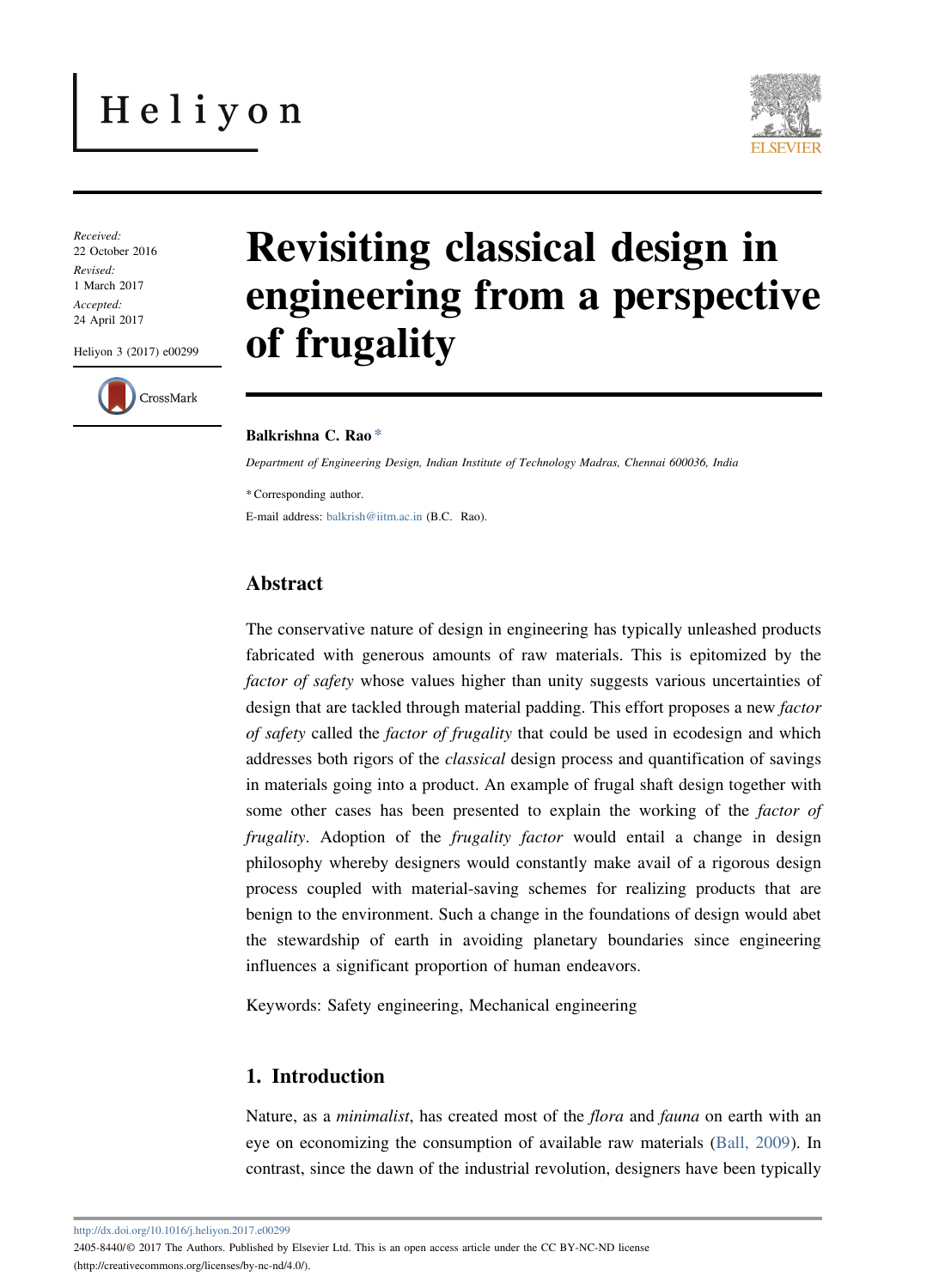using materials in excess of their requirements for achieving safety in the functioning of their products. This excess-material or padding is provided to address the various uncertainties envisaged during the design process including scenarios of overloading; accuracy of theoretical models; materials and manufacturing; to name a few [\(Carper, 2001;](#page-16-0) [Ullman, 2003](#page-17-0); Wang et al., [2014,](#page-18-0) [2016\)](#page-18-0). Consequently, conservative designs inevitably consume more raw materials [\(Moynihan and Allwood, 2014](#page-16-0); [Mufti et al., 2005](#page-17-0)) and other resources to achieve their functionality with this excess translating into several products that could be fabricated with an eye on economy. In addition to irreversible draining of limited stocks of resources [\(Bardi, 2014](#page-15-0); [Gordon et al., 2006](#page-16-0)), the extra raw materials going into a conservative design would also translate into higher energy consumption and the concomitant emission of green house gases (GHG) [\(Moynihan and Allwood, 2014](#page-16-0)) from activities needed to procure raw materials in a specified form ([IPCC, 2006](#page-16-0)). Other than planetary impact, conservative designs could also translate into higher costs ([Duncan, 2000;](#page-16-0) [Mufti et al., 2005](#page-17-0)). An instance of this all-around wastage is seen in the large tonnage of steel used in the construction industry due to selection of standardized components [\(Wise et al.,](#page-18-0) [2013a](#page-18-0)). Another example is civil structures that continue to be conservatively designed and later fabricated to suppress failures ([Moynihan and Allwood, 2014](#page-16-0); [Mufti et al., 2005](#page-17-0)). Therefore, the urge to being conservative in modern design runs counter to the need of our time ([Bardi, 2014](#page-15-0); [Gordon et al., 2006](#page-16-0)). In particular, planetary crises [\(Steffen et al., 2011](#page-17-0)) compounded by an increasing population warrant economic utilization of earth's resources. Therefore, a revision in the design process is in order to account for the realities of this epoch. The prominence of engineering in the global economy ([NAE, 2002\)](#page-17-0) makes such a change in design imperative for achieving better standards of living while seeking solutions for tackling planetary crises.

Hitherto, there have been several instances of streamlining design for good performance, e.g., designs based on minimum material or light weight constraint [\(Moynihan and Allwood, 2014](#page-16-0)) and lower factors of safety ([Beeby and Jackson,](#page-15-0) [2016;](#page-15-0) [Duncan, 2000](#page-16-0)); the Stradivari violin and; the Velodrome for the 2012 Olympic Games in London, UK. [\(Wise et al., 2013a](#page-18-0)). In recent years, the advent in emerging economies of low-cost *frugal-innovations* with a no-frills structure, whose realization is constrained partly by scarcer material resources ([The](#page-17-0) [Economist, 2010](#page-17-0)), has been also roped into the private sector epitomized by companies like General Electric of the United States. In fact, material conservation has played a partial role in motivating the proposition of a National Network for Manufacturing Innovation (NNMI) in the US to counter the threat, among others, of low-cost manufacturers from emerging economies [\(NSTC, 2013;](#page-17-0) [Nature, 2014](#page-17-0)).

The urge to design products for all round sustainable development has led to the advent of methodologies such as design for circularity [\(Ghisellini et al., 2016](#page-16-0)),

<sup>2405-8440/© 2017</sup> The Authors. Published by Elsevier Ltd. This is an open access article under the CC BY-NC-ND license (http://creativecommons.org/licenses/by-nc-nd/4.0/).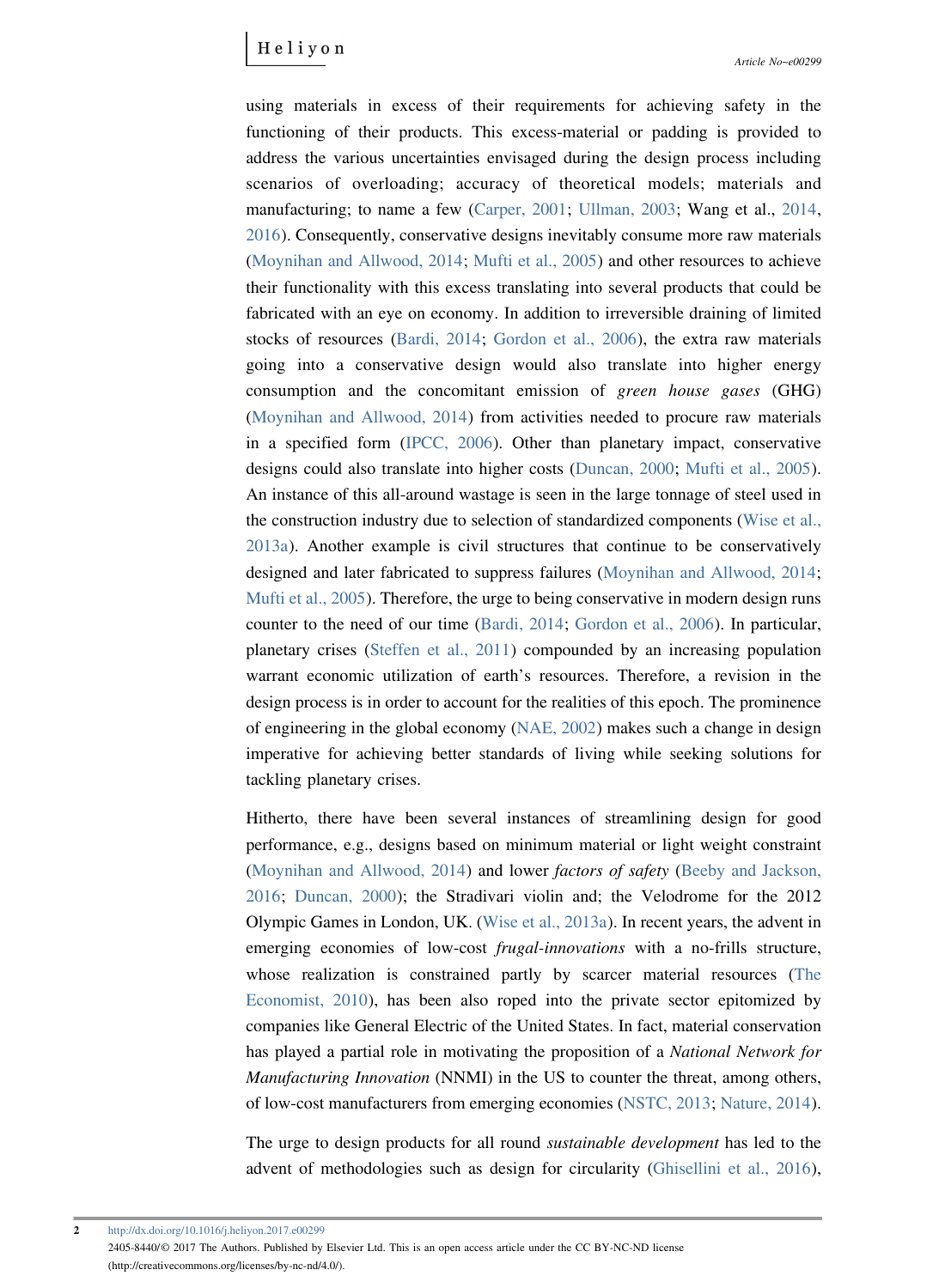<span id="page-2-0"></span>design for dematerialization [\(Van Ewijk and Stegemann, 2014](#page-18-0)) and product/ service-system design ([Vezzoli et al., 2015](#page-18-0)). These approaches, which are rooted in sustainability, conserve materials by reusing, recycling and reduction mechanisms; controlling material throughput through each stage of product *life cycle*; and offering a mix of products and services that cater sustainably to the needs of society; respectively. A widely popular approach is ecodesign that focuses on reducing environmental impact throughout the product-life-cycle comprising manufacturing, use and end-of-life [\(Roozenburg and Eekels, 1995;](#page-17-0) [Rossi et al.,](#page-17-0) [2016\)](#page-17-0). The holistic nature of ecodesign subsumes the above design-methodologies with material-conservation being one of its features. However, ecodesign has had restraints in its real-time employment ([Brones and de Carvalho, 2015](#page-16-0)) not least due to the lack of metrics that can readily quantify its efficacy. Hence a metric combining classical design with frugality could be used in supporting and also quantifying either the methodologies of ecodesign or *classical* design with emphasis on material-savings. It should be noted that the term *classical* refers to design traditionally based on the utilization of principles in *strength-of-materials*, mechanics and materials science for achieving a suitable factor-of-safety. This categorization has been adopted to distinguish and also facilitate development of the proposed frugality factor that is built on the classical model.

Therefore, there is a need for a suitable metric that besides donning the role of traditional factor of safety also quantifies material-savings in various aspects of product-cycle, including design, manufacturing and end-of-life and, whose widespread usage in design would encourage engineers and product developers to conserve resources. Although Life Cycle Analysis (LCA) is a vital tool ([Bonou](#page-15-0) [et al., 2016](#page-15-0)) for assessing environmental impacts of products ([Consoli et al., 1993](#page-16-0)), it does not lend itself to a simple representation with the output being a strict function of accurate input data ([Telenko et al., 2016](#page-17-0)). This paper expounds on the development of the *factor of frugality* − an extension of the *classical factor-of*safety  $-$  for quantifying the thrifty use of raw materials going into a product designed for quality performance and also safety.

#### 2. Background

Although classical principles are responsible for the bulk of "padded-designs", they can be used in the context of minimizing resource consumption. Such a change can be effected through schemes rooted in design theories both old or classical and new. The designer could directly apply such schemes individually or in combination to the problem at hand. Consequently, some schemes aiding frugality in consumption of raw materials are described in the subsections to follow. The content of these subsections underscore the possibility of conserving raw materials through judicious design principles. The designer needs to hew to the principles of these schemes, in the design phase, while leaving room for trade offs

<sup>2405-8440/© 2017</sup> The Authors. Published by Elsevier Ltd. This is an open access article under the CC BY-NC-ND license (http://creativecommons.org/licenses/by-nc-nd/4.0/).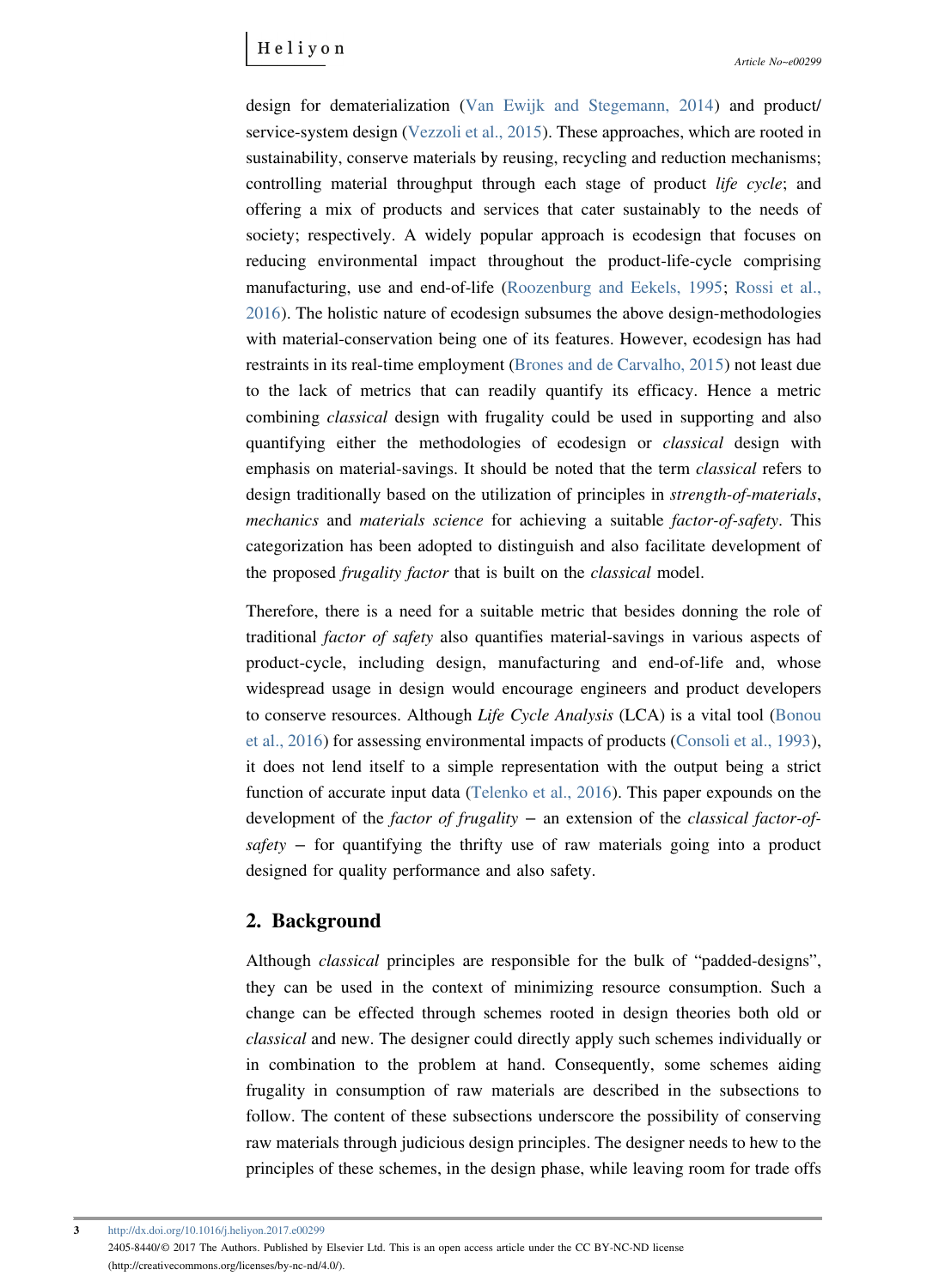arising from parameter-optimization of individual parts and/or assembly of parts into a frugal system.

#### 2.1. Rigorous design process

The padding in classical design could be minimized by strictly adhering to the loadings, vibrations and other vital parameters actually seen by a product during its working under real time conditions. In recent years, Rolls Royce Inc [\(http://www.](http://www.rolls-royce.com/about/our-technology/enabling-technologies/engine-health-management.aspx#sense) [rolls-royce.com/about/our-technology/enabling-technologies/engine-health-man](http://www.rolls-royce.com/about/our-technology/enabling-technologies/engine-health-management.aspx#sense)[agement.aspx#sense\)](http://www.rolls-royce.com/about/our-technology/enabling-technologies/engine-health-management.aspx#sense) and General Electric ([The Economist, 2015\)](#page-17-0) have been using engine-health-management to gather real time data for various critical parameters of jet engines. The loads, mechanical or otherwise, acting on a structure should be monitored real-time to collect long-term data for informing the design process, thereby avoiding extrapolation and also lowering the uncertainty related to load sequence [\(Boller and Buderath, 2007](#page-15-0); [Branch, 1976](#page-15-0)). The design should also be based on models giving accurate predictions; raw materials tested rigorously for their properties and; accurate forecasting of scenarios with a high likelihood of conditions such as overloading during the working of the product. Both predictions and forecasting should be based on well-tested mathematical models giving accurate predictions of critical parameters and stringent statistical analyses of data giving higher confidence levels. In this regard, the latest theories and/or data supporting lower uncertainty should be utilized in the design process. Furthermore, rigor in design should also involve statistically limiting the design parameters to narrow ranges accompanied by high confidence. The standardization-of-parts should be updated for allowing a wider range in sizes, thereby lowering the uncertainty involved in selecting the closest size available for a given component. Even non-standard components, whose fabrication is rendered difficult due to their optimal shapes, should be pursued due to their potential for significant weight reduction ([Allwood et al., 2012a\)](#page-15-0).

Overall, a rigorous design procedure would minimize the uncertainties in classical design, thereby reducing the *factor of safety*. The lower *factor of safety* above unity − since one reflects working at failure load − would lead to minimal resource consumption that is commensurate to the actual performance of a product in the real world. Therefore, conservative designs in this effort are those that possess factors of safety above 1.5. Although this threshold is stringent when compared to the value reported by [Otto and Antonsson \(1991\)](#page-17-0), its requirement is justified to emphasize both streamlining of design and robust performance for all round sustainable development. Other than aircrafts ([Torenbeek, 2013](#page-17-0); [Shanley, 1962](#page-17-0); [Norton, 2006](#page-17-0)), where a factor of safety of 1.5 is employed to reduce weight, stringent design processes are seldom applied in other sectors, not least, due to the higher costs encountered in their execution.

4 <http://dx.doi.org/10.1016/j.heliyon.2017.e00299>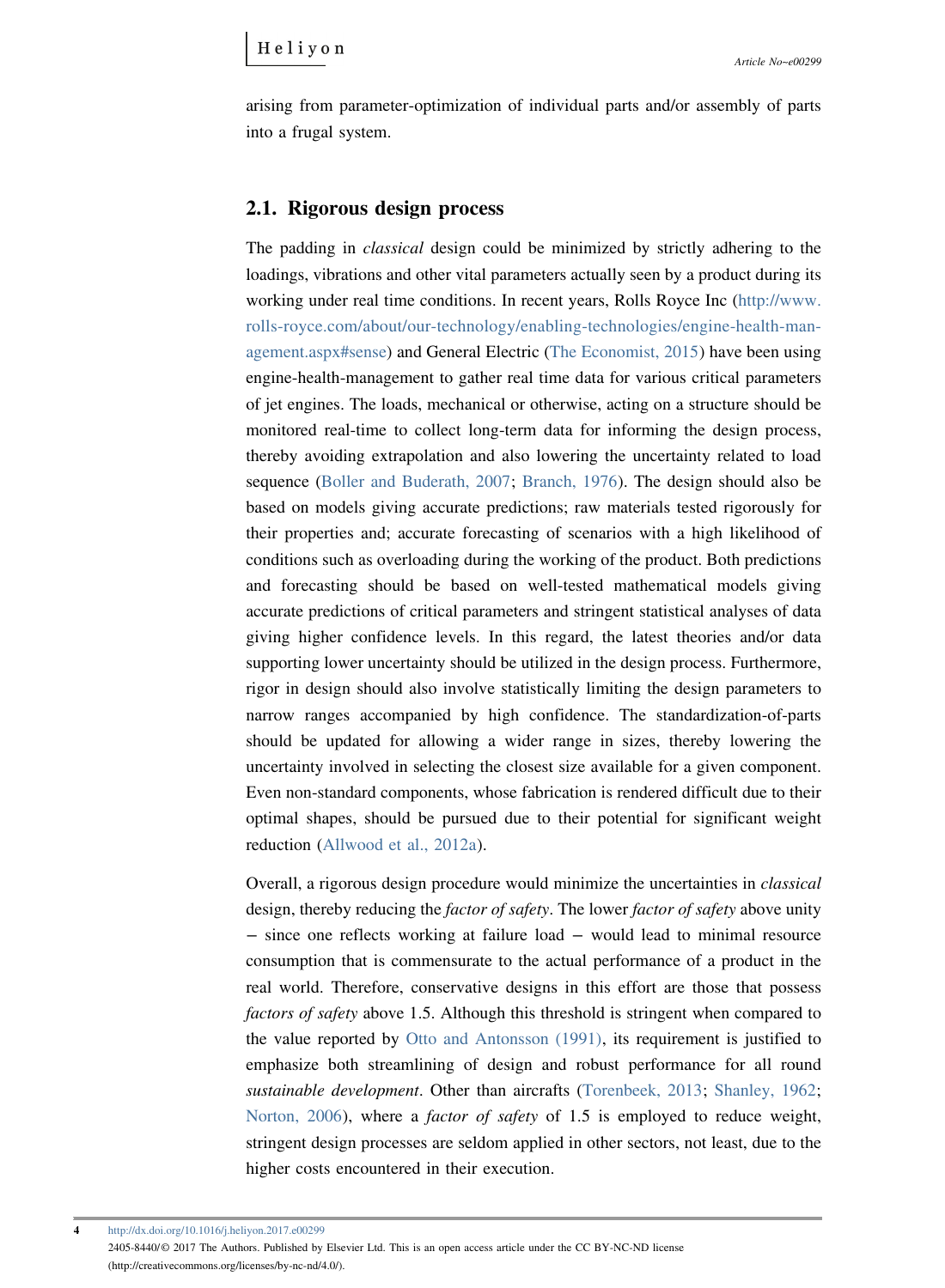<span id="page-4-0"></span>The advent of big data and advancement of affordable science and technology [\(Vincenti, 1990\)](#page-18-0) will eventually bring these rigorous procedures within the easy reach of other sectors. However, frugal products warrant rigorous testing under various scenarios of their usage to avoid failure in critical sectors such as aerospace, healthcare and others having significant bearing on human life. In fact, "frugalization" of critical sectors should be avoided in the absence of rigorous design procedures.

## 2.2. Alternative design

Designers should envisage "simple" products that can be synthesized with a minimal number of components and/or features for minimizing resource consumption. Apart from these no-frills products, alternative design forms, such as the onionskin model reported recently should also be made avail of. The onionskin model consists of longer lasting components located at the "core" with the "skin" comprising parts requiring frequent upgrades [\(Allwood et al., 2012b](#page-15-0)). Such a modular approach facilitates segregation of parts belonging to the core and skin for ease of both upgrades and disassembly [\(Allwood et al., 2012b](#page-15-0)). Another alternative design reported recently involves "folding" of components to build products with a high strength to weight ratio ([Wood, 2014](#page-18-0)). Altogether, simple alternative-designs should be considered during the conceptual stage for prospective savings in raw materials when the product is realized.

## 2.3. Modern manufacturing techniques

Classical design leaves extra material for arriving at specified tolerances and surface finish during the fabrication of a part. In recent years, manufacturing has advanced to the point where a net-shape can be created out of minimal excess material [\(Linton and Walsh, 2003](#page-16-0)). Therefore, effective use of existing- and modern-fabrication techniques for skimming lesser material while arriving at the correct shape will lead to significant savings in raw materials. Besides processes, the streamlining of assembly operations has been shown to have a bearing on material savings. This is because products designed through Design For Assembly (DFA) typically have lower numbers of parts, connections and complex features to save on assembly time and hence have lower weight due to the concomitant savings in materials [\(Boothroyd et al., 1994](#page-15-0)). Accordingly, old- and newmanufacturing processes together with assembly operations should be investigated during the design stage to arrive at a part fabricated out of minimal amounts of raw materials ([Boothroyd et al., 1994](#page-15-0)).

Other than approaching net-shapes, manufacturing processes should also be utilized to impart beneficial features such as ultrafine-grained microstructures and

<sup>2405-8440/© 2017</sup> The Authors. Published by Elsevier Ltd. This is an open access article under the CC BY-NC-ND license (http://creativecommons.org/licenses/by-nc-nd/4.0/).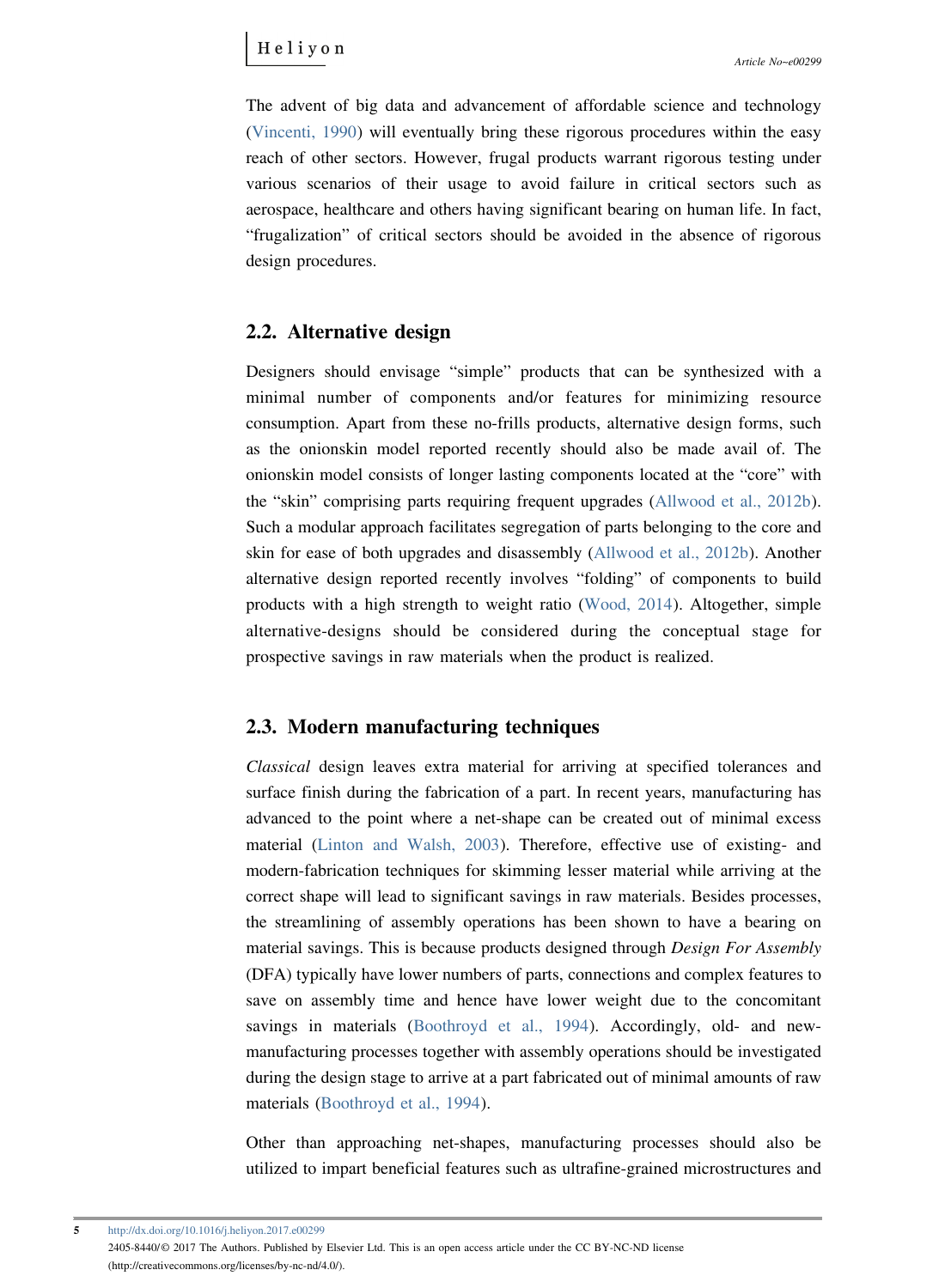<span id="page-5-0"></span>proper sub-surface residual stresses for enhancing product life and hence saving materials ([Valiev et al., 2000](#page-18-0); [Withers, 2007](#page-18-0)).

## 2.4. Mimicking nature

The designer should enlist principles of Biomimetics where possible to save on material resources. Biomimetics entails adoption of design principles found in nature to the field of engineering thereby bringing the frugality and efficacy of nature's designs to manmade products ([Ball, 2001\)](#page-15-0). Examples include design and fabrication of aircraft wings and wind turbine blades with whale-based tubercles to minimize drag for improved performance with a lower-weight-structure [\(Bhushan,](#page-15-0) [2009\)](#page-15-0). The design of the 1972 Olympic stadium in Munich was based on the principle of minimal surface area of membrane structures under surface tension, which translated into economy in weight ([Ball, 2009](#page-15-0)).

## 2.5. Modern materials

The constraint on design due to dwindling resources could be met by focusing on resources themselves. The use of high-strength materials, including ultrafinegrained (UFG) [\(Valiev et al., 2000](#page-18-0)), could result in significant weight reductions vis-à-vis other relatively low strength materials [\(Allwood et al., 2012a\)](#page-15-0). The principles of Biomimetics should be utilized to create low-weight materials possessing structure varying with scale that confers excellent stiffness and strength to the material concerned [\(Barthelat, 2007;](#page-15-0) [Wu et al., 2014](#page-18-0)). Functionally graded materials could also be harnessed for achieving weight reductions in product design [\(Birman and Byrd, 2007](#page-15-0)).

Even material testing should be based on samples consuming minimal amounts of raw material. In this regard, the crystalline sponges developed recently ([Stallforth](#page-17-0) [and Clardy, 2013\)](#page-17-0) offer the possibility of extracting molecular structures using Xray crystallography of "nanograms" of sample material.

## 2.6. Salvaging end-of-life components through 4R mechanisms

In recent years, the cradle-to-cradle concept of sustainability has encouraged remanufacturing of discarded parts and "upcycling" of materials wherein raw materials going into a product are reused after that product's end-of-life [\(Hoornweg et al., 2013;](#page-16-0) [Bjørn and Hauschild, 2013\)](#page-15-0). The upcycling is made possible through melting or any other process that facilitates recovery of major portion of materials going into a product. Therefore, ideally, existing materials such as metals and their alloys could be used endlessly within the same or a different family of products [\(Wise et al., 2013b](#page-18-0)). Besides upcycling and remanufacturing, organic materials are being created, some of which are edible and others nourish various applications at end-of-life. ([Wise et al., 2013b](#page-18-0)).

<sup>2405-8440/© 2017</sup> The Authors. Published by Elsevier Ltd. This is an open access article under the CC BY-NC-ND license (http://creativecommons.org/licenses/by-nc-nd/4.0/).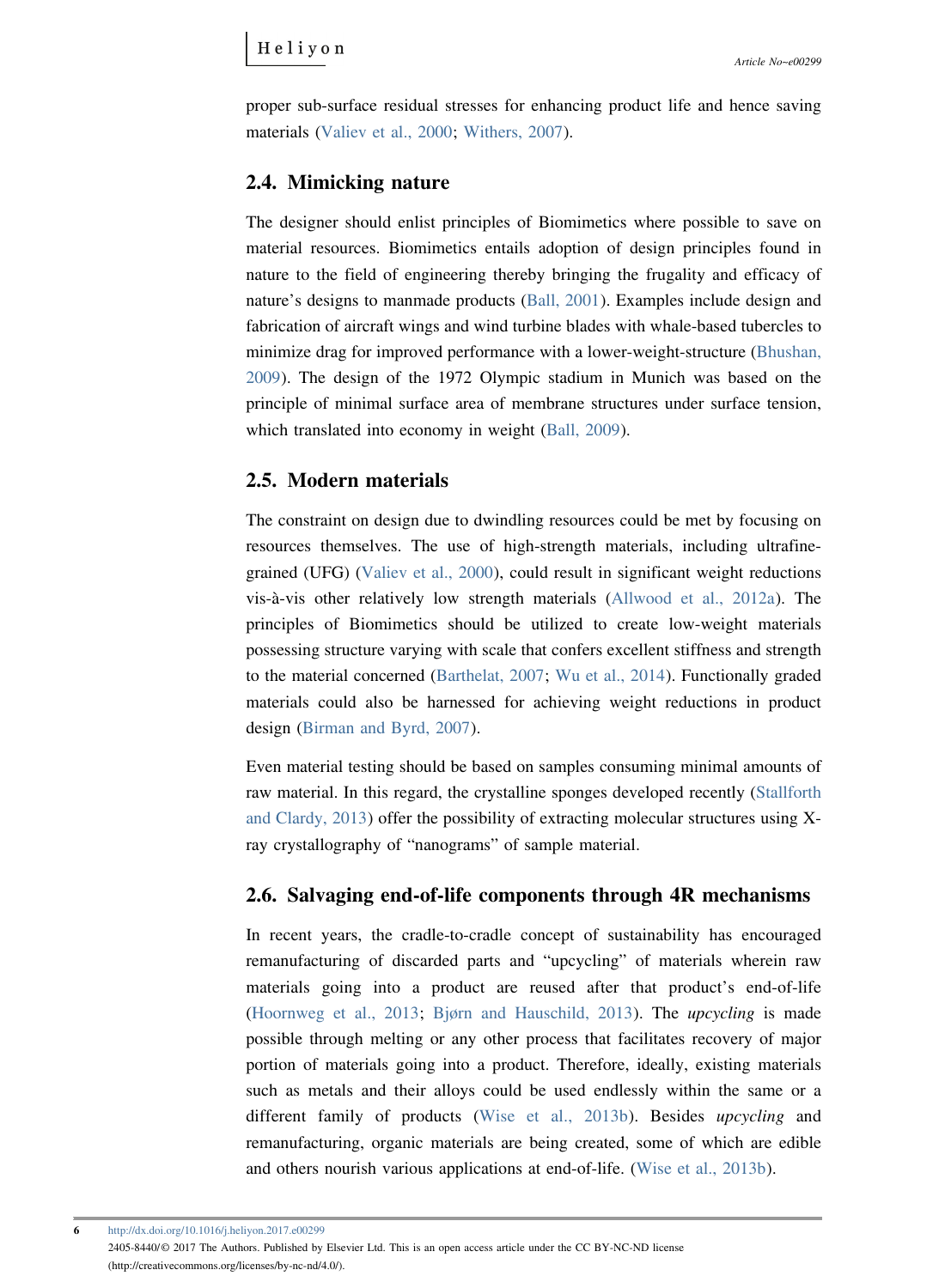<span id="page-6-0"></span>Conventional design principles could be followed for realizing products that are partially/completely built with parts from end of life (EOL) systems. An EOL system refers to a product that is past its prime and therefore no longer in use. Therefore, any such EOL system could be disassembled and, ideally, all of its parts utilized in other designs. The EOL parts could be utilized in a new design belonging to the same family or to a distinctly different system but compatible with the specifications of its design. In general, compatibility of parts from an EOL system can be improved by re-manufacturing to facilitate its adaptation to a given product. Besides re-manufacturing, EOL parts can also be salvaged through reuse, recovery and recycling, all of which comprise the 4R mechanisms ([Seliger, 2007](#page-17-0)). The use of EOL systems economizes resource consumption in *classical* design while also adhering to the cradle-to-cradle concept of sustainability. The *End-of-*Life Vehicle (ELV) programs are a case in point, which involve substantial recycling of parts and materials for reuse in the automotive industry and elsewhere [\(Minter, 2013](#page-16-0); [Edwards et al., 2006](#page-16-0); [Seliger, 2007](#page-17-0)). Reuse of old parts has also been shown to have potential in other industries including construction and household appliances ([Allwood et al., 2012c](#page-15-0)).

#### 3. Theory

A rigorous design would have the *factor of safety* gravitate closer to the unit value (∼1.5 − taken from aircraft design, [\(Shanley, 1962\)](#page-17-0)), thereby minimizing uncertainties and hence resource consumption. Alternatively, a design with an arbitrary factor of safety could be realized with materials and parts conserved through any of the schemes, in section [2](#page-2-0), save the one on rigorous design. Therefore, improved economization of raw materials could be achieved by taking the *factor of safety* above and closer to one with emphasis on safety and also use as many material-saving schemes as possible.

Accordingly, the factor of frugality is a function of both the factor of safety and material saving schemes to quantify the thrift in a given design effectively. In other words, the numeric value of the *factor of frugality* would account for the material saved through rigors of classical design and, in addition, the material saved through alternative designs, salvaging-4R-mechanisms, modern manufacturing techniques, modern materials, biomimetic design principles and other schemes foreseeable in the future. Hence, the *factor of frugality* (*F* in  $F^S$ ) is expressed as a sum of factor of safety (S), from classical design and, a parameter termed *material* saved (MS) that accounts for raw material conserved through any combination of schemes outlined in sections [2.2](#page-4-0) to [2.6](#page-5-0). The equations summarizing the proposed factor of frugality are given by,

$$
F = S + MS \tag{1}
$$

<sup>2405-8440/© 2017</sup> The Authors. Published by Elsevier Ltd. This is an open access article under the CC BY-NC-ND license (http://creativecommons.org/licenses/by-nc-nd/4.0/).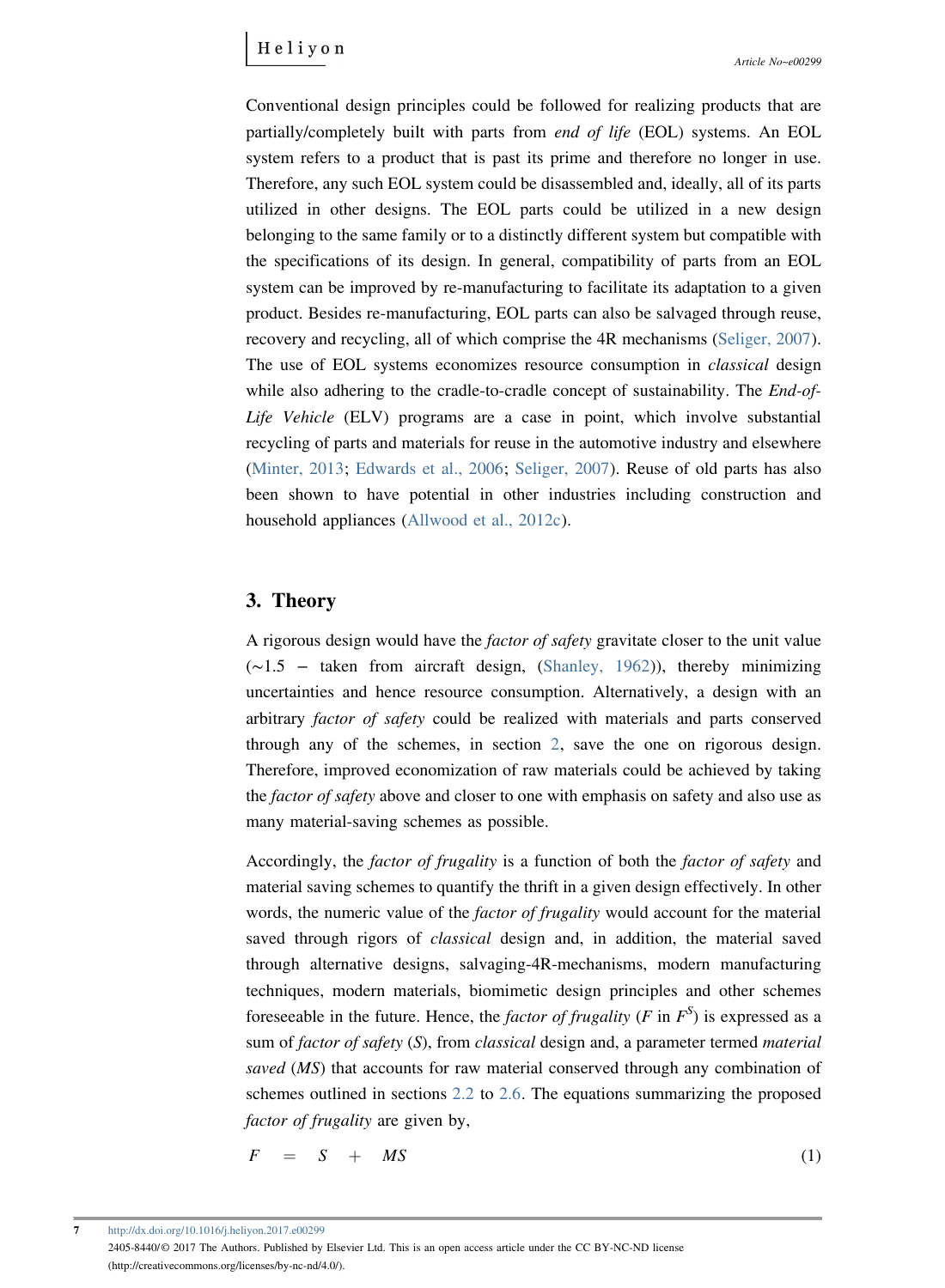<span id="page-7-0"></span>
$$
S = \frac{S_M}{S_W} \tag{2}
$$

$$
MS = \sum_{I=1}^{N} MS_I \tag{3}
$$

where the first term on the right side of Eq.  $(1)$  is the traditional factor of safety  $(S)$ , as given by Eq. (2), which is the ratio between the maximum value of a material property  $(S_M)$  and working value of the material property  $(S_W)$ . Therefore,  $S_M$  could be the yield strength ( $\sigma_Y$ ) or the critical stress intensity factor ( $K_C$ ) of the material used in the design and  $S_W$  would be the stress ( $\sigma$ ) or the stress intensity factor (K), respectively, encountered during the actual working of the design [\(Shigley and](#page-17-0) [Mischke, 1989](#page-17-0)). The second term is the *material saved*  $(MS)$ , which is equal to the total savings realized through all or any combination of schemes outlined in sections [2.2](#page-4-0) to [2.6](#page-5-0) with  $MS<sub>I</sub>$  in Eq. (3) denoting the *material saved* in the Ith scheme. Although  $MS$  should be calculated from Eq. (3) for new designs, the value of  $\overline{MS}$  is also equal to the difference between  $F$  and  $S$  due to the relation given by Eq. [\(1\).](#page-6-0) Therefore,  $F^S$  is a symbolic representation that by packing in both F and S for ready reference also serves to readily quantify MS.

The individual components of *material saved*, i.e.  $MS<sub>I</sub>$ , are listed in Table 1 along with the terminology for their definition. An assumption underlying these

Table 1. Formulations for the components of MS. Both the factor of safety and material remain constant in all of the definitions listed below.

| No | <b>Scheme</b>                                 | Formulation for MS component                                                                               | $MS_{Maximum}$ |
|----|-----------------------------------------------|------------------------------------------------------------------------------------------------------------|----------------|
|    | Alternative Designs (Section 2.2)             | $MS_1 = \frac{W_{BULKY\; DESIGN}\;--\;- \;W_{ALTERNATIVE\; DESIGN}}{W_{BULKY\; DESIGN}}$                   | 0.5            |
| 2  | Modern Manufacturing Techniques (Section 2.3) | $MS_2 = \frac{W_{OLD \; FROCESS}}{W_{OLD \; FROCESS}} - \frac{W_{NEW \; FROCESS}}{W_{OLD \; FROCESS}}$     |                |
|    | Mimicking Nature (Section 2.4)                | $MS_3 = \frac{W_{\text{TRADITIONAL DESGN}}}{W_{\text{TRADITIONAL DESGN}}}$                                 | 0.5            |
| 4  | Modern Materials (Section 2.5)                | $M S_4 = \frac{W_{LOW\;STRENGTH\;MATERIAL}~-~~~W_{HIGH\;STRENGTH\;MATERIAL}}{W_{LOW\;STRENGTH\;MATERIAL}}$ | 0.5            |
|    | Salvaging through 4R Mechanisms (Section 2.6) | $MS_5=\frac{W_{SALVEGED}}{W_{TOTAL}}$                                                                      |                |

 $W_{ALTERNATIVEDESIGN}$ : Weight of the simple or alternative design in Section [2.2](#page-4-0).

 $W_{BUIKYDESIGN}$ : Weight of the conventional bulky-design.

 $W_{NFWPROCESS}$ : Weight of excess material removed by an alternative manufacturing process in Section [2.3](#page-4-0).

 $W_{OIDPROCES}$ : Weight of excess material removed by a traditional manufacturing process.

W<sub>TRADITIONALDESIGN</sub>: Weight of a bulky conventional design in Section [2.4](#page-5-0).

W<sub>BIOMIMETICDESIGN</sub>: Weight of the design realized through principles of Biomimetics.

W<sub>LOWSTRENGTHMATERIAL</sub>: Weight of a design using a low-strength material in Section [2.5](#page-5-0).

W<sub>HIGHSTRENGTHMATERIAL</sub>: Weight of a design using a high-strength material.

 $W_{TOTAL}$ : Weight of the complete product including salvaged components.

WSALVAGED: Weight of all components salvaged through 4R mechanisms in Section [2.6](#page-5-0).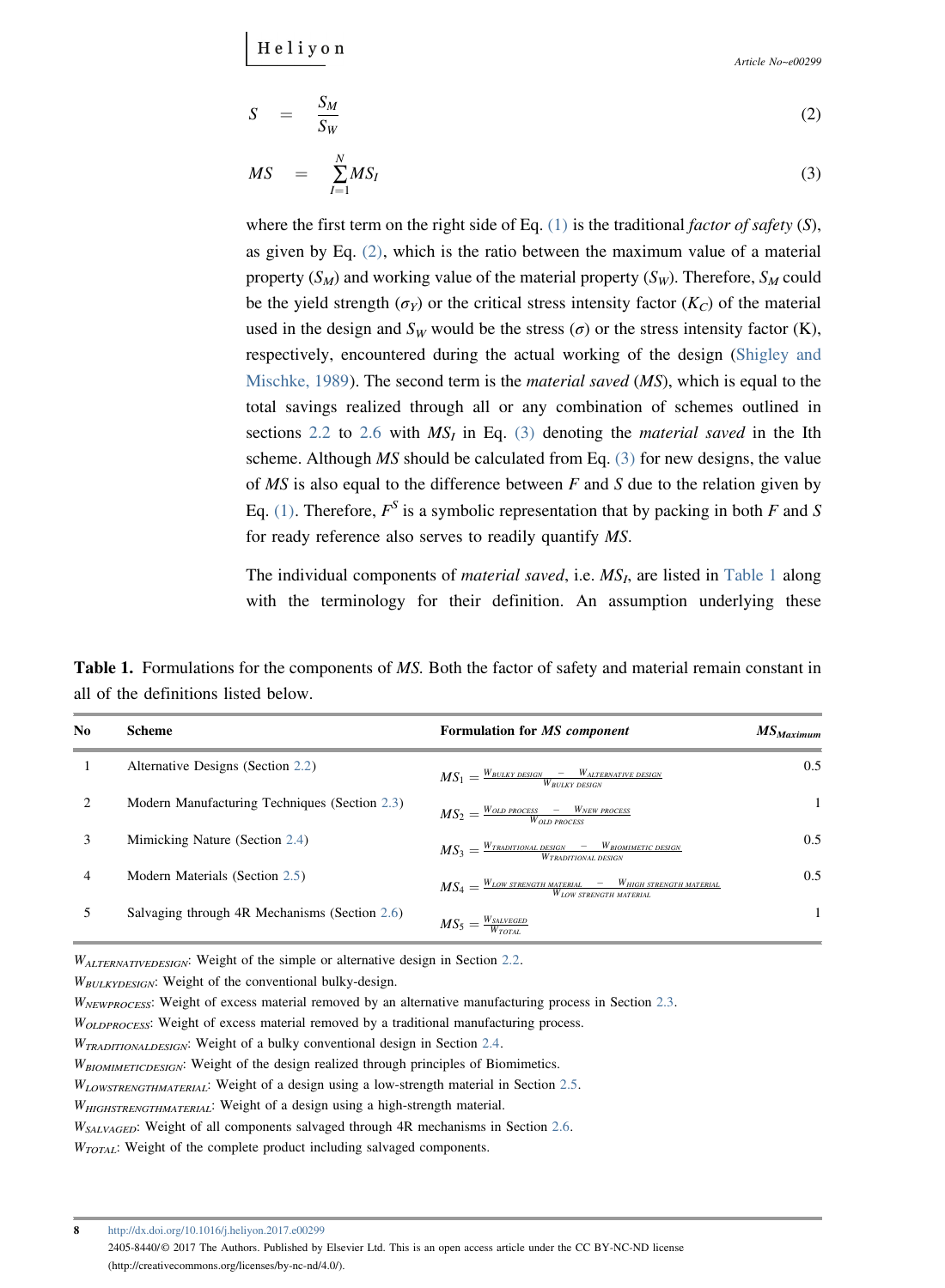definitions is that all components except  $MS<sub>5</sub>$  have data available from initial design iterations for arriving at their numbers. Another assumption underlying these definitions is that the various MS values are computed by comparing designs having the same *factor of safety* and made of same material. The individual contributions to MS are defined so as to give an upper value of 0.5 or 1 corresponding to the maximal impact of the scheme concerned. In other words, all components of MS, except  $MS_5 \& MS_2$ , tend to a value of 0.5 as a designer strives to maximize corresponding schemes. As opposed to the 4R mechanisms and manufacturing schemes, where it is possible to conserve 100% and hence take their respective MS components to unity, a maximum value of 0.5 has been selected as a conservative estimate for the remaining schemes due to the implausibility of complete conservation. Accordingly,  $MS<sub>1</sub>$  of [Table 1](#page-7-0), which is defined as the quotient of difference in weight between a bulky- and an alternative-design to the weight of the bulky design, tends to a value of 0.5 with decreasing weight of the alternative design. The remaining definitions are similar except for the 4R mechanisms, where  $W_{SALVAGED}$  denotes the weight of materials salvaged from EOL systems for a given total weight  $(W<sub>TOTAI</sub>)$  of the product concerned. Therefore,  $MS<sub>5</sub>$  approaches unity, as  $W<sub>SALVAGED</sub>$  comprises greater proportions of W<sub>TOTAL</sub> with a maximum value of one for a design built completely out of EOL components. It should be noted that material saving schemes and, their MS components, not covered in this effort could also be incorporated into the model for  $F<sup>S</sup>$  through procedures similar to those used in generating the entries of [Table 1.](#page-7-0)

The *safety factor* captures the uncertainty of a given design while *material saved* accounts for the savings realized in opting for efficient scheme(s). For instance, both alternative and bulky versions mentioned in section [2.2](#page-4-0) could be designed rigorously with S being 1.5 that avoids material padding coming from higher factors of safety. However, it is  $MS<sub>1</sub>$  that quantifies the extra savings realized by opting for an alternative design, for an S of 1.5, with fewer number of parts and hence lesser consumption of raw materials. The same reasoning holds for other components of MS, each of which quantifies the savings realized by opting for the concerned scheme at a fixed value of S. This arrangement avoids redundancies in accounting for thrift by the components of  $F^S$ .

The  $F<sup>S</sup>$  is a crucial metric that besides controlling design parameters also quantifies the savings achieved in the amounts of raw materials going into a product. A proper value of  $F^S$  is dictated by suitable values of its constituents, i.e. S and MS. Ideally, an S in the vicinity of one signifies a design, whose parameters have been determined rigorously with minimal uncertainties. A value of 0.5 for  $MS_1$ ,  $MS_3$  and  $MS<sub>4</sub>$  implies that the corresponding schemes have been utilized to their fullest practical extent. In contrast, a maximum value of one is possible for  $MS_2$  and  $MS_5$ since this would correspond to net shape fabrication without removal of excess material and a product comprising entirely of parts salvaged from EOL systems

9 <http://dx.doi.org/10.1016/j.heliyon.2017.e00299>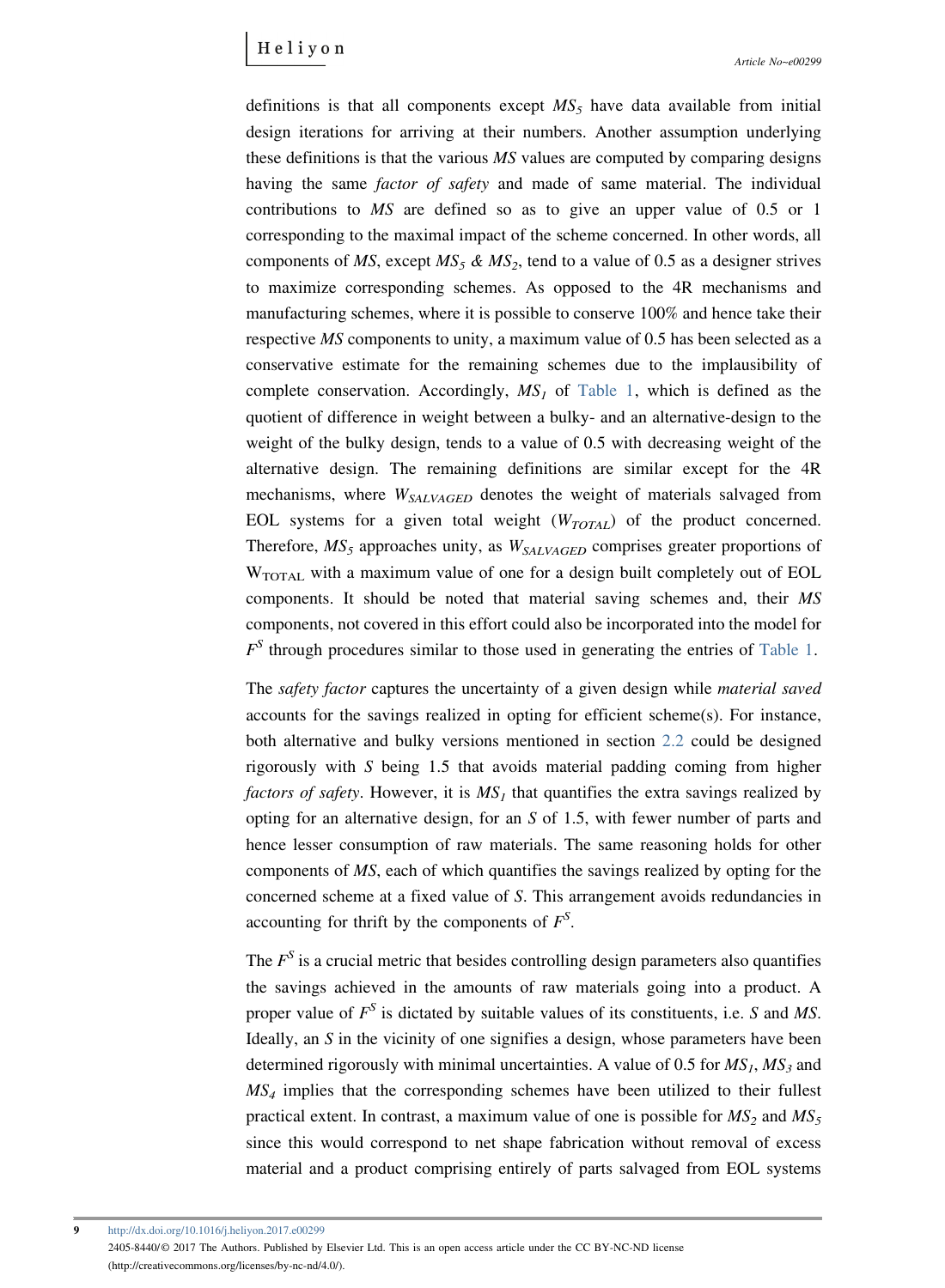through 4R mechanisms, respectively. Moreover, the approach of individual components of MS to a value of 0.5 or 1, for maximal economy, synchronizes with S, whose approach to a value close to unity  $(\sim 1.5)$  also signifies a thrifty design. Therefore, as depicted in Fig. 1, the maximum value for F in  $F^S$ , would be the aggregate of a number for S slightly higher than one and, an aggregate number coming from totaling the maximum values of the components of MS. For example, the maximum value for  $F^S$  is  $5^{1.5}$  where F is 5 when S is taken to be 1.5 and maximum values employed for the five MS components shown in Fig. 1.

Eqs. [\(1\),](#page-6-0) [\(2\)](#page-7-0), [\(3\)](#page-7-0) and, the definitions of [Table 1](#page-7-0), is a first generation model for  $F^S$ , whose material-saving schemes are easily quantifiable. The model for  $F<sup>S</sup>$  should be applied to the design of individual components of a product. These individually designed parts will subsequently be assembled into a composite frugal product. This effort stops short of quantifying other aspects of MS such as material saved over the longer term by imparting apt textures and residual stresses through suitable manufacturing processes. More of these subtle savings in materials through relevant schemes should be characterized in futuristic efforts.

## 4. Calculation

## 4.1. Computing the factor of frugality

The efficacy of  $F<sup>S</sup>$  in quantifying frugality of material consumption is brought out by the hypothetical cases of [Table 2.](#page-10-0) It should be noted that all cases, except 3, use a MS value of 3.5 based on maximum values of components shown in Fig. 1. Case



Fig. 1. Schematic for an optimal factor of frugality. Arrows signify approach of components to their maximal values.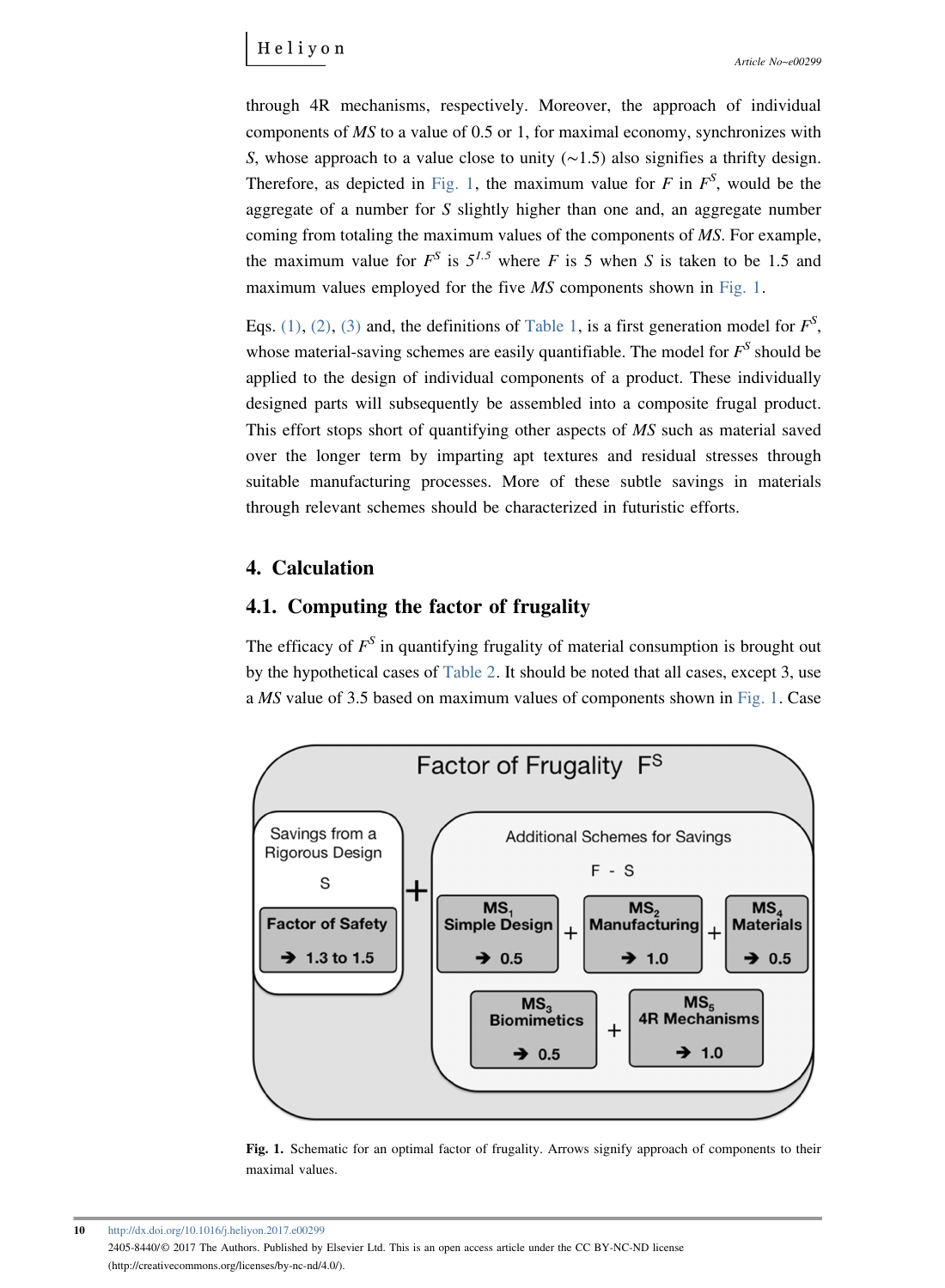Helivon

<span id="page-10-0"></span>

| <b>Table 2.</b> Efficacy of the <i>factor of frugality</i> . (The numbers listed in this Table are not specific to any real |
|-----------------------------------------------------------------------------------------------------------------------------|
| time cases. These numbers have been created for expounding the workings of the <i>factor of frugality</i> .                 |
| Maximum values of 1 and 0.5 have been assumed for $MS_2 \& MS_5$ and $MS_1$ , $MS_3 \& MS_4$ , respectively. For            |
| case 3 a maximum value of 0.5 has been assumed for each of the five extra components of MS.).                               |

| N <sub>0</sub> | Factor of frugality $F^S$ | <b>Factor of safety S</b> | No of material saving schemes | Material saved MS $(F - S)$ |
|----------------|---------------------------|---------------------------|-------------------------------|-----------------------------|
|                | $7.5^4$                   |                           |                               | 3.5                         |
|                | $4.8^{1.3}$               | 1.3                       |                               | 3.5                         |
|                | $7.3^{1.3}$               | 1.3                       | 10                            |                             |
|                |                           | 4                         | $\mathbf{\Omega}$             |                             |

3 uses five extra arbitrary schemes with each additional scheme contributing a maximum value of 0.5, which takes the *MS* value from 3.5 to 6.

The higher the difference  $F - S$  the higher the amount of material saved through frugal schemes in excess of savings coming from a given S. This is borne out by cases 2 and 3 of Table 2, whose extra savings through MS, correspond to values of 3.5 and 6 respectively, for an S value of 1.3. Although cases 1 and 2 have identical  $MS$  values for different values of S, i.e., 4 and 1.3 respectively, the total savings is optimal only for case 2. Even though case 1 has a higher  $F$  value, it has an  $S$  value of 4 that indicates higher uncertainty and hence more material wastage vis-à-vis the S value of 1.3 in case 2. Case 3 also highlights the potential for higher MS and hence a higher F number through additional arbitrary schemes realizable in future. The absence of any material saving schemes in case 4 makes the *factor of frugality* same as *factor of safety*. It should be noted that bulk of current designs following the classical approach are typified by case 4. Therefore, just following suitable material saving schemes would improve the  $\overline{MS}$  and hence  $\overline{F}$  numbers for these designs until further improvement in  $F$  is sought through the realization of tighter  $S$ values − whose realization could be abetted through advances in big-data and also progress-in-technology.

#### 4.2. Example: frugal design of a shaft

An example on design of a shaft, as reported by [Urugal \(2015\)](#page-18-0), has been selected in this study for exemplifying the proposed factor-of-frugality. The focus on shaft is justified by its significance as one of the fundamental elements in mechanicaldesign that is widely used in applications requiring transmission of power and/or conversion of motion from linear to rotary and vice versa.

[Table 3](#page-11-0) lists results from both classical design, taken as the baseline for comparison and, the frugality approach- implemented through three of the schemes outlined in section  $2 2 -$  for a shaft made of steel transmitting 500 kW of power at

11 <http://dx.doi.org/10.1016/j.heliyon.2017.e00299>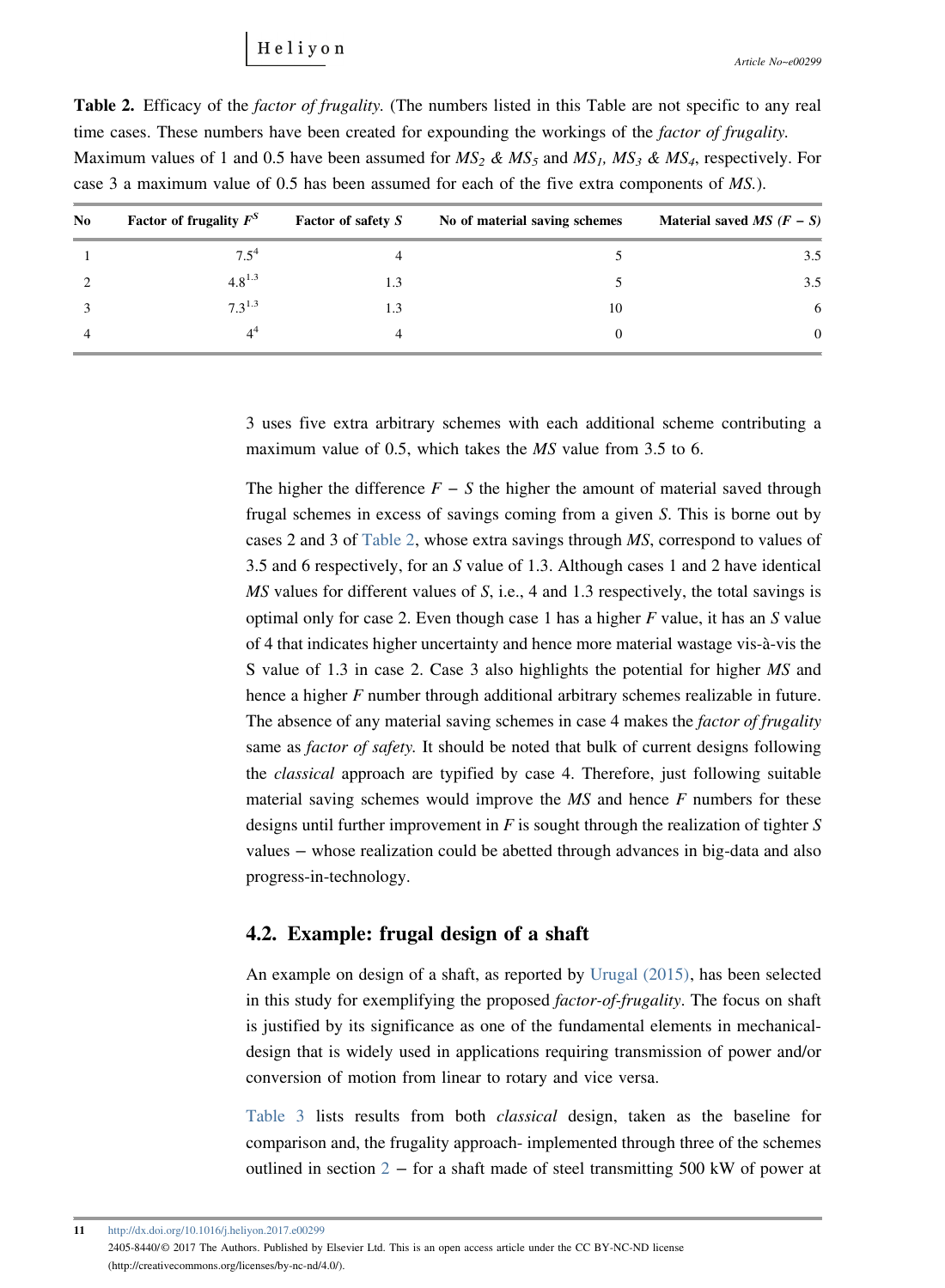|                | Approach          | S   |        | <b>Conservation Schemes</b> |                          | $\bm{F}^{\bm{S}}$ | Outcome               |
|----------------|-------------------|-----|--------|-----------------------------|--------------------------|-------------------|-----------------------|
|                |                   |     | $MS_1$ | MS <sub>2</sub>             | MS <sub>5</sub>          |                   |                       |
| 1              | Classical (Basic) | 1.5 |        | ۰                           | $\sim$                   | $1.5^{1.5}$       | Solid Shaft           |
| 2              | Frugal            | 1.5 | 0.5    |                             | $\overline{a}$           | $2^{1.5}$         | Hollow Shaft          |
| 3              | Frugal            | 1.5 | 0.5    |                             | $\overline{\phantom{0}}$ | $3^{1.5}$         | Tube Extrusion        |
| $\overline{4}$ | Frugal            | 1.5 | 0.5    |                             | 1                        | $4^{1.5}$         | Salvage Extruded Tube |

<span id="page-11-0"></span>**Table 3.** Frugal design of a shaft. Material is Steel (Shear strength =  $300$  MPa & Shear modulus = 80 GPa) Power transmitted = 500 kW, Rotational speed =  $1200$ rpm, Factor of safety  $= 1.5$ .

1200 rpm. A factor of safety of 1.5 and relevant values for the strength and shear modulus of steel have been selected from [Urugal \(2015\)](#page-18-0). The diameters reported here and, also listed in Table 3, are rounded to the nearest whole number for clarity. The first entry in Table 3, corresponding to baseline design, lists a solid steel shaft of diameter  $(D)$  of 46 mm that satisfies requirements of pure torsion during power transmission. The remaining entries pertain to frugality approach with the second entry on alternative designs (section [2.2](#page-4-0)) listing equivalent results for a hollow shaft, whose outside diameter  $(D)$  is 1.25 times the inside diameter (d). This results in a weight reduction of 50%, or  $MS<sub>1</sub>$  value of 0.5, which is reflected in the  $F^S$  value of  $2^{1.5}$ . The third entry refers to the use of a suitable manufacturing technique for producing the hollow shaft. The production of hollow shaft by indirect extrusion, as opposed to machining, results in an  $MS<sub>2</sub>$  of 1 as computed from entry 2 of [Table 1.](#page-7-0) This value of  $MS<sub>2</sub>$  reflects significant savings from not having to machine the internal diameter out of a solid shaft, while taking insignificant finishing cuts on the inside and outside surfaces of both the extrudedand machined-shaft. The final entry lists the salvaging of such an extruded hollow shaft from an EOL system and accordingly adds 1, or  $MS<sub>5</sub> = 1$  (obtained from entry 5 of [Table 1](#page-7-0)), to the *factor of frugality*. [Fig. 2](#page-12-0) illustrates the various outcomes at different stages of the frugal-design process listed in Table 3.

Each of the individual material saving schemes adds up to give a factor of frugality of 4 with the representation of  $4^{1.5}$ . The *classical* approach yields a baseline design with an  $F<sup>S</sup>$  value of 1.5<sup>1.5</sup>. In other words, the baseline design conserves material by adhering to a factor of safety of 1.5 without involving any of the additional conservation schemes. In contrast, each of the other schemes based on an alternative design, manufacturing and salvaging, respectively, lead to a cumulative improvement of the  $F$  value by 167%. This improvement in the factor of frugality attests to its significant potential for quantifying conservation of material resources and hence making the classical factor of safety stronger.

<sup>2405-8440/© 2017</sup> The Authors. Published by Elsevier Ltd. This is an open access article under the CC BY-NC-ND license (http://creativecommons.org/licenses/by-nc-nd/4.0/).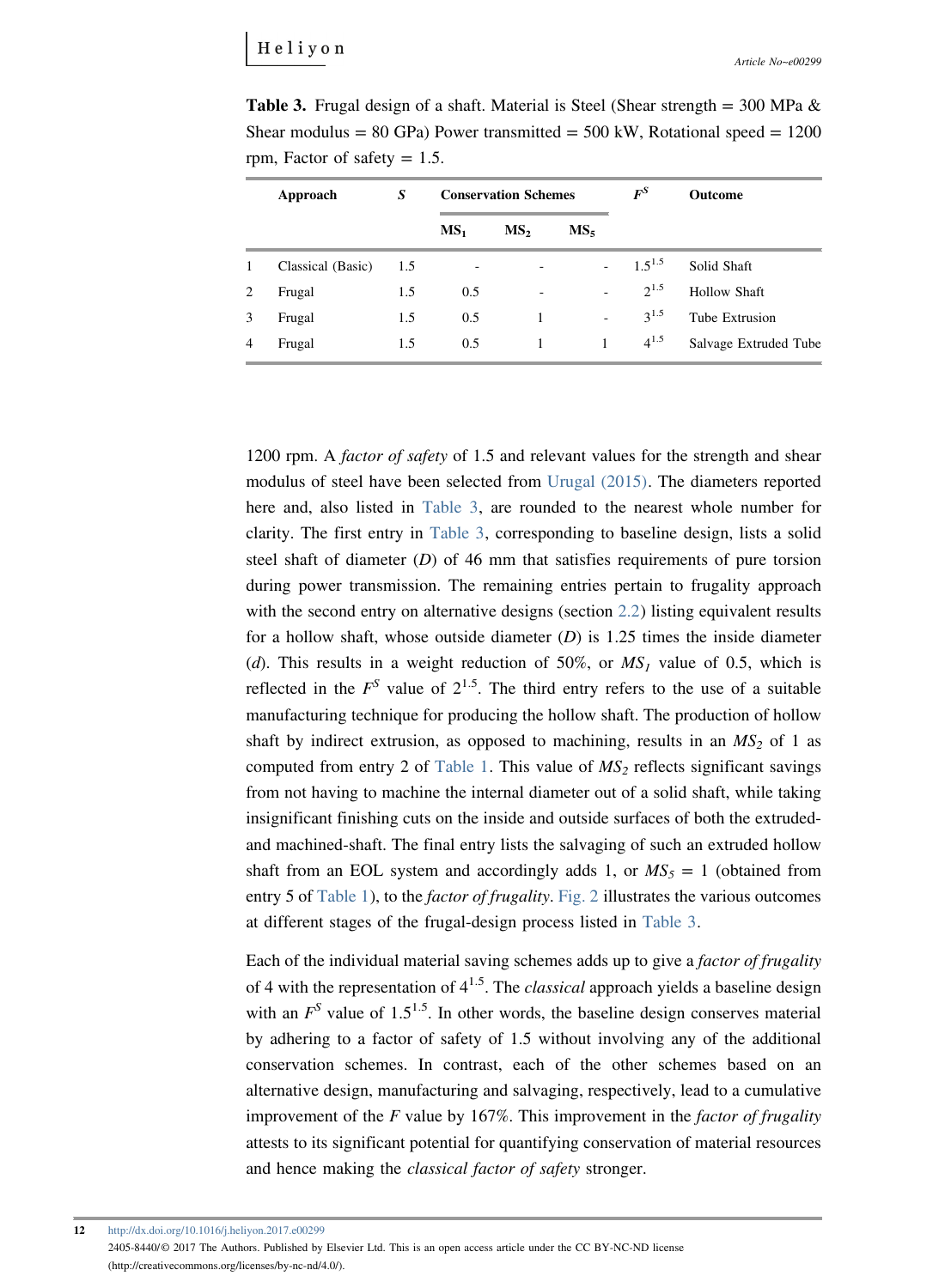<span id="page-12-0"></span>

Fig. 2. Outcomes in the frugal design of a shaft.  $F<sup>S</sup>$  values show the accompanying improvement in frugality.

Other elements of mechanical design such as plates, gears, beams, springs etc. can also be similarly designed and fabricated for frugality. These individual frugal elements will get assembled into a composite whole to form a given frugal-product.

## 5. Discussion

The factor of frugality can also be applied inversely in the conceptual stage to simulate a proper mix of safe-and-rigorous-design and material saving mechanisms. The variation in F of  $F^S$  and its components should be thoroughly studied in the initial design stage, prior to fabrication, for realizing optimal savings in materials. Although S is subsumed in  $F^S$ , it will continue its role of making products both functionally robust and safe by presenting itself in the relevant formulas of engineering design. Since design is an iterative process, the factor of frugality and its constituents, in some cases, will have to be evaluated in finite iterations when weak spots are revealed during initial design cycles.

The *factor of frugality* would also aid in assessing the impact of a design on globalwarming. An optimal value of  $F<sup>S</sup>$  would signify judicious use of raw materials that generally translates ([Moynihan and Allwood, 2014](#page-16-0)) into lower GHG emissions. Therefore, frugality in resource consumption might also lead to a product, whose realization is a net saver of energy with a positive impact on climate-change. However, a given design should be scrutinized for hotspots in its cradle-to-grave cycle, such as raw material extraction and disassembly, which could exhale larger amounts of GHGs and thus make the design a net emitter. Therefore, values of  $F<sup>S</sup>$ 

<sup>2405-8440/© 2017</sup> The Authors. Published by Elsevier Ltd. This is an open access article under the CC BY-NC-ND license (http://creativecommons.org/licenses/by-nc-nd/4.0/).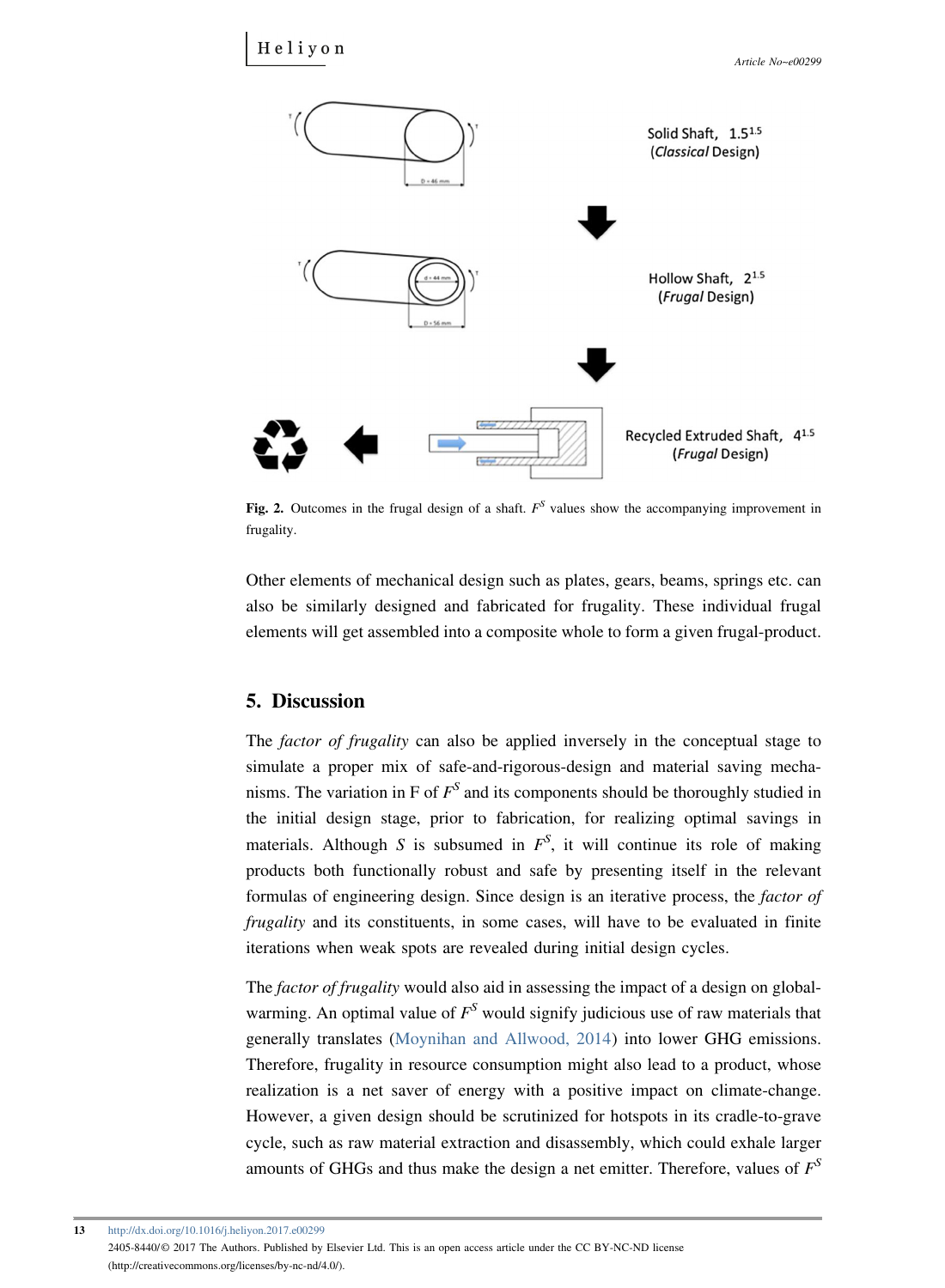could be scrutinized in tandem with relevant results from the Life-Cycle-Analysis (LCA). Such a combined study will aid in concluding definitively about the emission credentials of a given design. In fact, a single number from LCA could be appended to the *factor of frugality*, as in  $F_{LCA}^S$ , in a futuristic effort. Consequently, maximizing *factor of frugality* while sticking to the rigors of design could lead to better products that are environmentally benign. Therefore, adoption of  $F<sup>S</sup>$  would revamp the *classical* design process and usher in a philosophy based on designingfor-frugality that stresses performance and economy in material utilization.

The *factor of frugality* is also an apt measure of eco-efficiency for all-round sustainable development. The focus on economizing usage of raw materials aligns with the premise underlying eco-efficiency, i.e., minimize wastage ([Montgomery,](#page-16-0) [1997\)](#page-16-0). In fact, products could be showcased for their frugality by displaying  $F^S$ values on their labels. A higher value for  $F - S$  together with a suitable S would signify optimal savings in raw materials. In this regard, standardizing the procedure for evaluating  $F^S$ , including number of MS schemes and their maximal values, would facilitate comparison of  $F<sup>S</sup>$  between products.

The close proximity between manufacturing and design is crucial for innovations [\(MIT, 2013\)](#page-16-0). In fact, exodus of many manufacturing facilities offshore has disrupted this proximity thereby impairing developed countries from harnessing manufacturing for lucrative innovations. In this regard, use of  $F<sup>S</sup>$ , which explicitly accounts for both materials and manufacturing through MS, would facilitate quantification of improvements in design through schemes such as modernmanufacturing thereby encouraging product-development-activities under one roof for innovating effectively in a globalized economy. Last but not least,  $F<sup>S</sup>$  could be employed for both the systematic design of frugal-innovations, which have become popular in recent years ([Rao, 2013](#page-17-0)) and, the study of their dynamics of interdependencies. In particular, use of  $F<sup>S</sup>$  values as proxies for multitudes of frugal-innovations could aid network studies seeking to bring out any instabilities arising from overcrowding of these innovations [\(Hellmann et al., 2016](#page-16-0); [Helbing,](#page-16-0) [2013\)](#page-16-0).

#### 6. Conclusions

The philosophical underpinnings of a new *factor of safety* for tracking both safety and frugality in the ecodesign of a product, with a first generation model, have been presented in this work. The *factor of frugality*  $(F)$  subsumes the classical factor of safety (S) widely prevalent in engineering design. The representation  $F^S$ , for the new factor, teases apart contributions from both a rigorous design process (S) and various additional material saving schemes  $(F - S)$  to bring out the environmental credentials of a given product. The increasing value of the factor of frugality beyond 1.5, against a maximum of 5, signifies increasing savings in the

<sup>2405-8440/© 2017</sup> The Authors. Published by Elsevier Ltd. This is an open access article under the CC BY-NC-ND license (http://creativecommons.org/licenses/by-nc-nd/4.0/).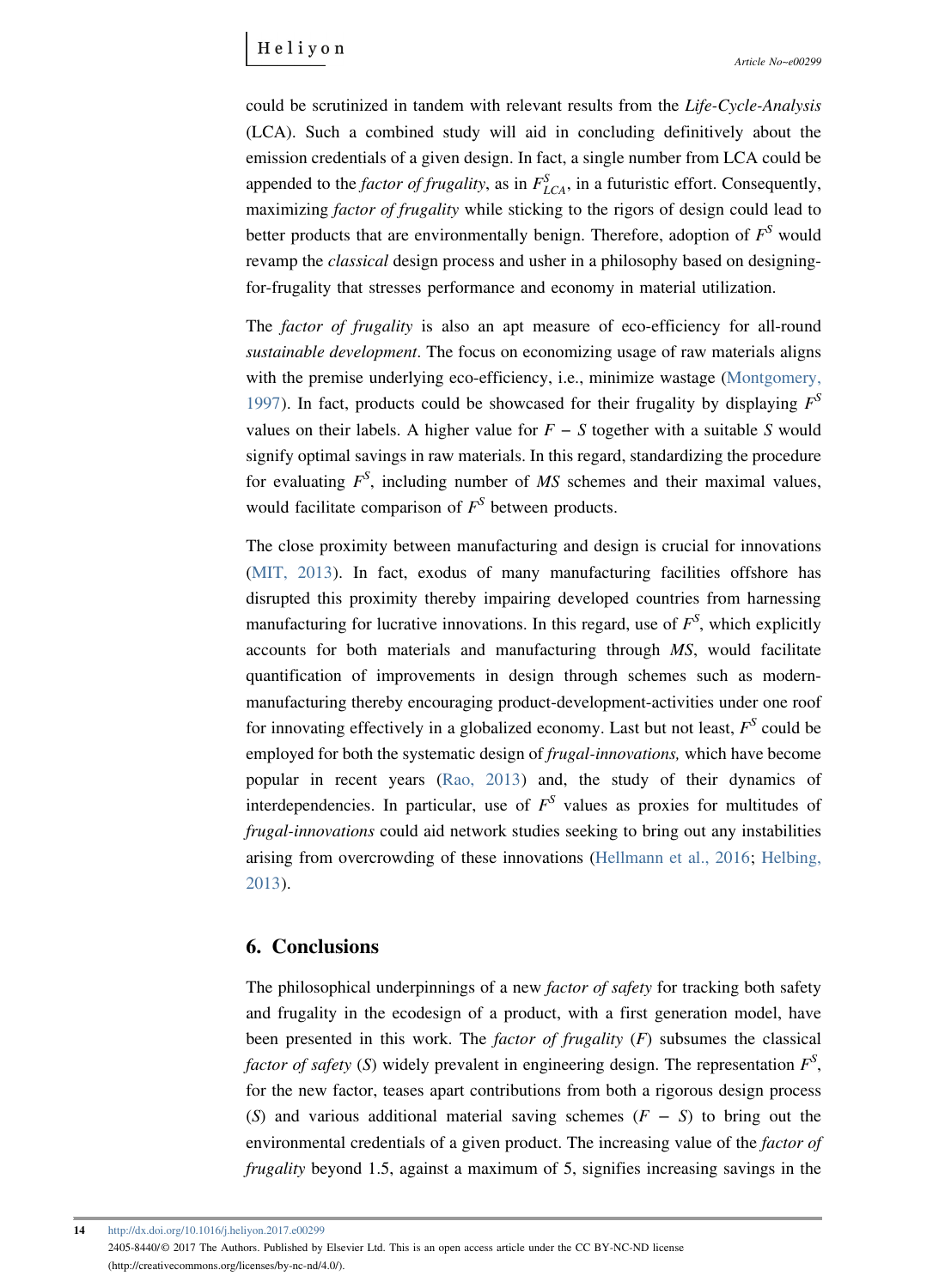resources consumed by a given product designed rigorously with a factor of safety of 1.5. An example on frugal shaft design has shown the potential to conserve material through a rigorous alternative design that is realized by salvaging an extruded hollow shaft from an EOL system. Even without a tighter *safety factor*, the use of material saving schemes built into the *factor of frugality* would result in realization of products with lesser wastage of raw materials. Other than quantifying the rigor in product-design and also savings in raw materials,  $F<sup>S</sup>$  can be used as a measure of eco-efficiency and proxy for network studies related to overcrowding of frugal-innovations, to name a few of its applications. The factor of frugality can be applied to various industrial sectors, including aerospace or healthcare, after accounting for their specific constraints and complexity of design. These distinct sectors will get tuned to the rigor and frugality of the approach with time. The use of the factor of frugality from here onwards could upend classical design philosophy and create products that are in sync with principles and policies for mitigating the impacts of climate-change and resource scarcity.

## **Declarations**

## Author contribution statement

Balkrishna Rao: Conceived and designed the experiments; Performed the experiments; Analyzed and interpreted the data; Contributed reagents, materials, analysis tools or data; Wrote the paper.

#### Funding statement

This research did not receive any specific grant from funding agencies in the public, commercial, or not-for-profit sectors.

#### Competing interest statement

The author declares no conflict of interest.

## Additional information

No additional information is available for this paper.

#### Acknowledgements

The author is grateful to the Rural Technology Action Group (RuTAG), at the Indian Institute of Technology Madras, for their inspiration underlying some of the concepts of this research effort.

<sup>2405-8440/© 2017</sup> The Authors. Published by Elsevier Ltd. This is an open access article under the CC BY-NC-ND license (http://creativecommons.org/licenses/by-nc-nd/4.0/).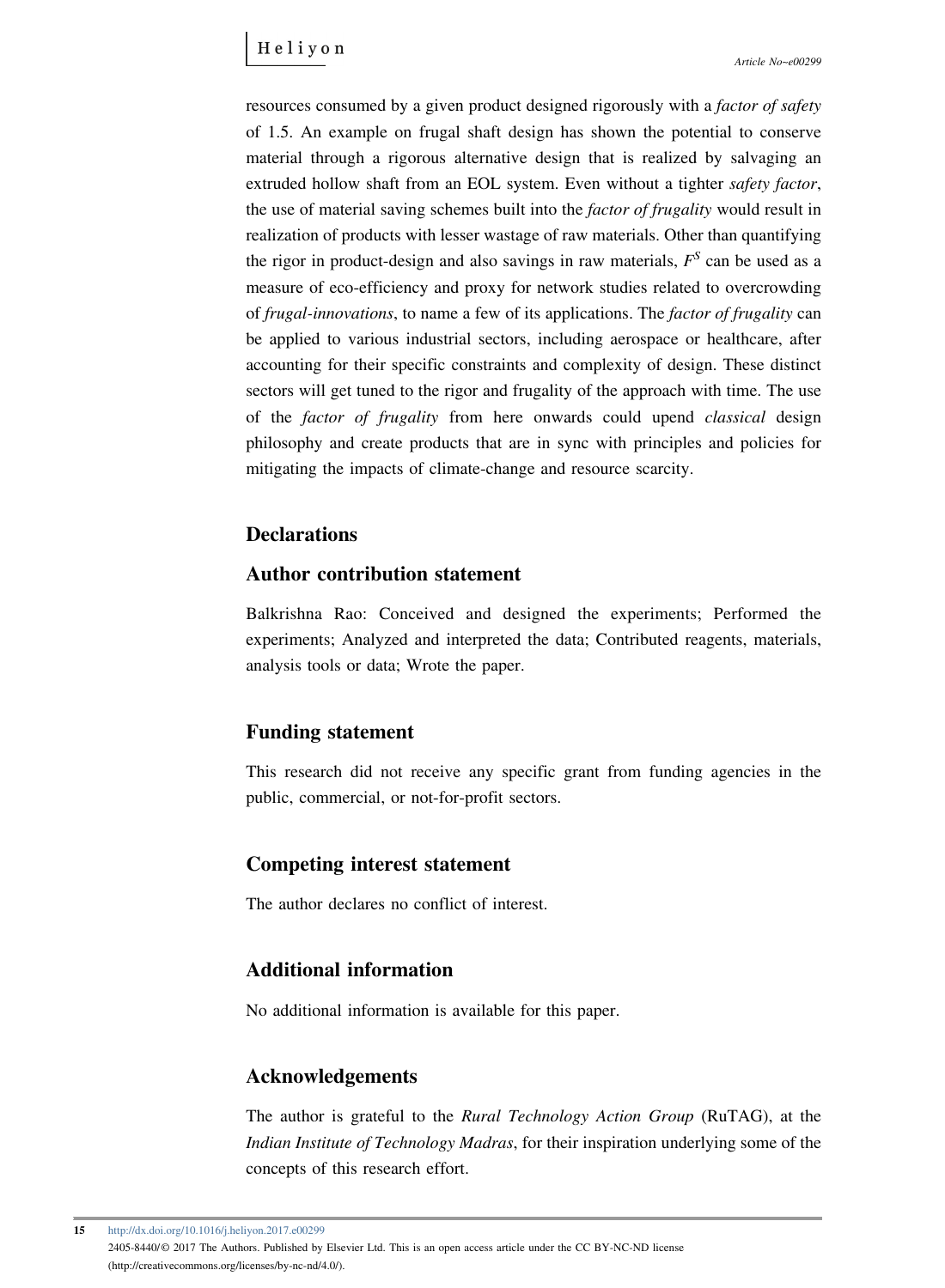## <span id="page-15-0"></span>References

[Allwood, J.M., Cullen, J.M., Carruth, M.A., Cooper, D.R., McBrien, M., Milford,](http://refhub.elsevier.com/S2405-8440(16)31864-3/sbref0005) [R.L., Moynihan, M., Patel, A.C.H., 2012a. Sustainable Materials: With Both Eyes](http://refhub.elsevier.com/S2405-8440(16)31864-3/sbref0005) [Open: Chapter 12 Using Less Metal by Design. UIT Cambridge, Cambridge, UK.](http://refhub.elsevier.com/S2405-8440(16)31864-3/sbref0005)

[Allwood, J.M., Cullen, J.M., Carruth, M.A., Cooper, D.R., McBrien, M., Milford,](http://refhub.elsevier.com/S2405-8440(16)31864-3/sbref0010) [R.L., Moynihan, M., Patel, A.C.H., 2012b. Sustainable Materials: With Both Eyes](http://refhub.elsevier.com/S2405-8440(16)31864-3/sbref0010) [Open: Chapter 16 Longer Life Products. UIT Cambridge, Cambridge, UK.](http://refhub.elsevier.com/S2405-8440(16)31864-3/sbref0010)

[Allwood, J.M., Cullen, J.M., Carruth, M.A., Cooper, D.R., McBrien, M., Milford,](http://refhub.elsevier.com/S2405-8440(16)31864-3/sbref0015) [R.L., Moynihan, M., Patel, A.C.H., 2012c. Sustainable Materials: With Both Eyes](http://refhub.elsevier.com/S2405-8440(16)31864-3/sbref0015) [Open: Chapter 15 Re-using Metal ComponentsUIT Cambridge, Cambridge, UK](http://refhub.elsevier.com/S2405-8440(16)31864-3/sbref0015).

[Ball, P., 2001. Life's lessons in design. Nature 409, 413](http://refhub.elsevier.com/S2405-8440(16)31864-3/sbref0020)–416.

[Ball, P., 2009. Shapes. Oxford University Press, New York, USA](http://refhub.elsevier.com/S2405-8440(16)31864-3/sbref0025).

[Bardi, U., 2014. Extracted: how the quest for mineral wealth is plundering the](http://refhub.elsevier.com/S2405-8440(16)31864-3/sbref0030) [planet. Chelsea Green Publishing, Vermont, USA](http://refhub.elsevier.com/S2405-8440(16)31864-3/sbref0030).

[Barthelat, F., 2007. Biomimetics for next generation materials. Phil. Trans. R. Soc.](http://refhub.elsevier.com/S2405-8440(16)31864-3/sbref0035) [A 365, 2907](http://refhub.elsevier.com/S2405-8440(16)31864-3/sbref0035)–2919.

[Beeby, A., Jackson, P., 2016. Partial safety factor for reinforcement. Structures 5,](http://refhub.elsevier.com/S2405-8440(16)31864-3/sbref0040) 101–[111.](http://refhub.elsevier.com/S2405-8440(16)31864-3/sbref0040)

[Bhushan, B., 2009. Biomimetics: lessons from nature](http://refhub.elsevier.com/S2405-8440(16)31864-3/sbref0045) − an overview. Phil. Trans. [R. Soc. A 367, 1445](http://refhub.elsevier.com/S2405-8440(16)31864-3/sbref0045)–1486.

[Birman, V., Byrd, L.W., 2007. Modeling and analysis of functionally graded](http://refhub.elsevier.com/S2405-8440(16)31864-3/sbref0050) [materials and structures. Appl. Mech. Rev. 60, 195](http://refhub.elsevier.com/S2405-8440(16)31864-3/sbref0050)–216.

[Bjørn, A., Hauschild, M.Z., 2013. Absolute versus relative environmental](http://refhub.elsevier.com/S2405-8440(16)31864-3/sbref0055) [sustainability: what can the cradle-to-cradle and eco-efficiency concepts learn](http://refhub.elsevier.com/S2405-8440(16)31864-3/sbref0055) [from each other? J. Ind. Ecol. 17 \(2\), 321](http://refhub.elsevier.com/S2405-8440(16)31864-3/sbref0055)–332.

[Boller, C., Buderath, M., 2007. Fatigue in aerostructures-where structural health](http://refhub.elsevier.com/S2405-8440(16)31864-3/sbref0060) [monitoring can contribute to a complex subject. Phil. Trans. R. Soc. A 365,](http://refhub.elsevier.com/S2405-8440(16)31864-3/sbref0060) 561–[587.](http://refhub.elsevier.com/S2405-8440(16)31864-3/sbref0060)

[Bonou, A., Skelton, K., Olsen, S.I., 2016. Ecodesign framework for developing](http://refhub.elsevier.com/S2405-8440(16)31864-3/sbref0065) [wind turbines. J. Clean. Prod. 126, 643](http://refhub.elsevier.com/S2405-8440(16)31864-3/sbref0065)–653.

[Boothroyd, G.D., Dewhurst, P., Knight, W., 1994. Product Design for](http://refhub.elsevier.com/S2405-8440(16)31864-3/sbref0070) [Manufacturing and Assembly. Marcel Dekker, Inc, New York](http://refhub.elsevier.com/S2405-8440(16)31864-3/sbref0070).

[Branch, G., 1976. High Temperature Mechanical Properties as Design Parameters.](http://refhub.elsevier.com/S2405-8440(16)31864-3/sbref0075) [Phil. Trans. R. Soc. A 282, 181](http://refhub.elsevier.com/S2405-8440(16)31864-3/sbref0075)–192.

<sup>16</sup> <http://dx.doi.org/10.1016/j.heliyon.2017.e00299>

<sup>2405-8440/© 2017</sup> The Authors. Published by Elsevier Ltd. This is an open access article under the CC BY-NC-ND license (http://creativecommons.org/licenses/by-nc-nd/4.0/).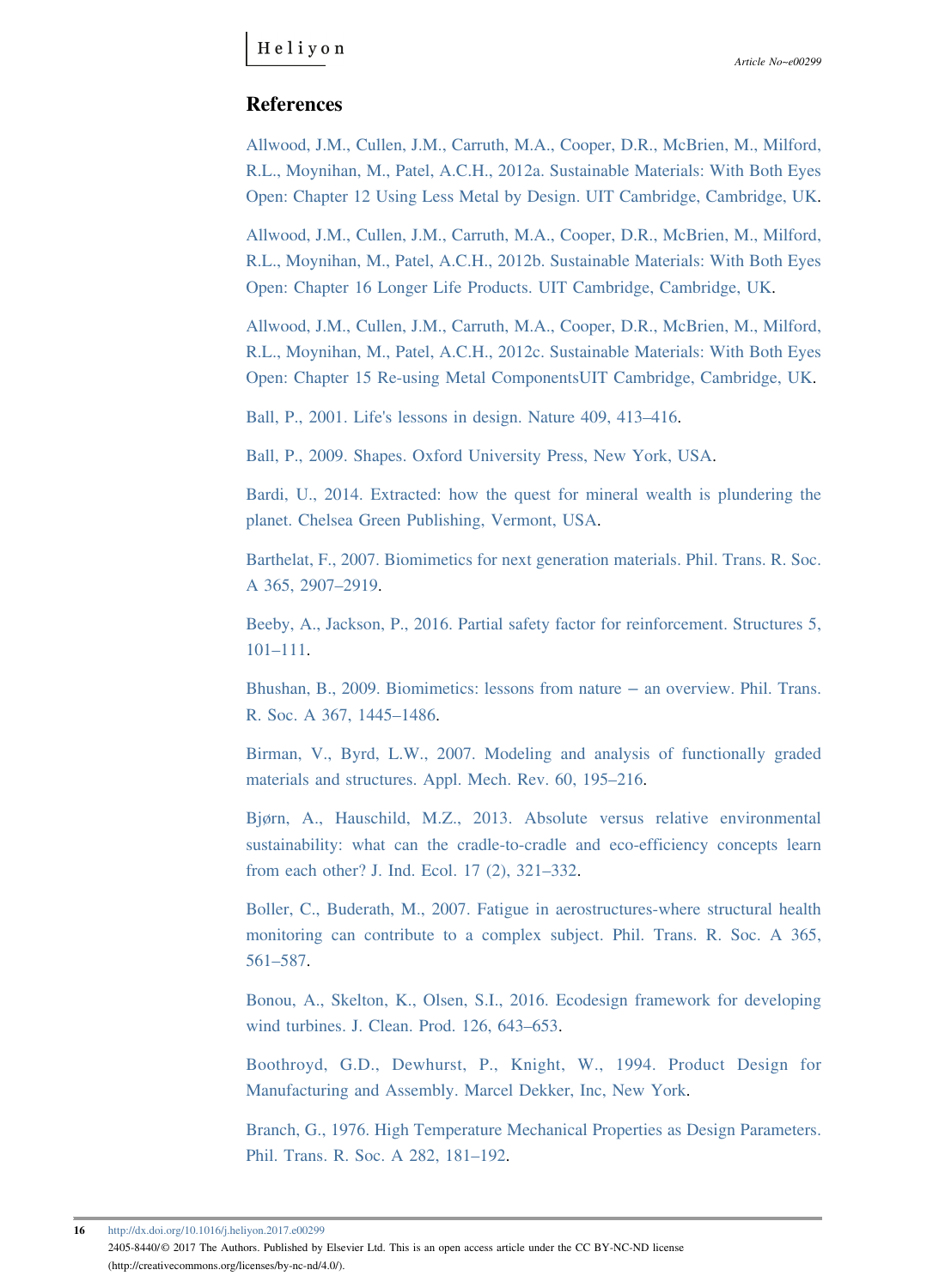<span id="page-16-0"></span>[Brones, F., de Carvalho, M.M., 2015. From 50 to 1: integrating literature toward a](http://refhub.elsevier.com/S2405-8440(16)31864-3/sbref0080) [systemic ecodesign. J. Clean. Prod. 96, 44](http://refhub.elsevier.com/S2405-8440(16)31864-3/sbref0080)–57.

[Carper, K.L., 2001. Forensic Engineering. CRC Press, New York](http://refhub.elsevier.com/S2405-8440(16)31864-3/sbref0085).

[Consoli, F., Allen, D., Bounstead, I., Fava, J., Franklin, W., Jensen, A.A., de Oude,](http://refhub.elsevier.com/S2405-8440(16)31864-3/sbref0090) [N., Parirish, R., Perriman, R., Postlethwaite, D., Quay, B., Seguin, J., Vigon, B.,](http://refhub.elsevier.com/S2405-8440(16)31864-3/sbref0090) [1993. Guidelines for Life-Cycle assessment: A Code of Practice. Society of](http://refhub.elsevier.com/S2405-8440(16)31864-3/sbref0090) [Environmental Toxicology and Chemistry \(SETAC\), Pensacola, FL](http://refhub.elsevier.com/S2405-8440(16)31864-3/sbref0090).

[Duncan, J.M., 2000. Factors of safety and reliability in geotechnical engineering. J.](http://refhub.elsevier.com/S2405-8440(16)31864-3/sbref0095) [Geotech. Geo Environ. Eng. 126 \(4\), 307](http://refhub.elsevier.com/S2405-8440(16)31864-3/sbref0095)–316.

[Edwards, C., Coates, G., Leaney, P.G., Rahimifard, S., 2006. Implications of the](http://refhub.elsevier.com/S2405-8440(16)31864-3/sbref0100) [End-of Life Vehicles Directive on the vehicle recovery sector. Pro. Inst. Mech.](http://refhub.elsevier.com/S2405-8440(16)31864-3/sbref0100) [Eng. B J. Eng. Manuf. 220, 1211](http://refhub.elsevier.com/S2405-8440(16)31864-3/sbref0100)–1216.

[Ghisellini, P., Cialani, C., Ulgiati, S., 2016. A review on circular economy: the](http://refhub.elsevier.com/S2405-8440(16)31864-3/sbref0105) [expected transition to a balanced interplay of environmental and economic](http://refhub.elsevier.com/S2405-8440(16)31864-3/sbref0105) [systems. J. Clean. Prod. 114, 11](http://refhub.elsevier.com/S2405-8440(16)31864-3/sbref0105).

[Gordon, R.B., Bertram, M., Graedel, T.E., 2006. Metal stocks and sustainability.](http://refhub.elsevier.com/S2405-8440(16)31864-3/sbref0110) [Proc. Natl. Acad. Sci. 103 \(5\), 1209](http://refhub.elsevier.com/S2405-8440(16)31864-3/sbref0110)–1214.

[Helbing, D., 2013. Globally networked risks and how to respond. Nature 497,](http://refhub.elsevier.com/S2405-8440(16)31864-3/sbref0115) 51–[59.](http://refhub.elsevier.com/S2405-8440(16)31864-3/sbref0115)

[Hoornweg, D., Bhada-Tata, P., Kennedy, C., 2013. Comment: Waste Production](http://refhub.elsevier.com/S2405-8440(16)31864-3/sbref0120) [Must Peak this Century. Nature 502, 615](http://refhub.elsevier.com/S2405-8440(16)31864-3/sbref0120)–617.

[Hellmann, F., Schultz, P., Grabow, C., Heitzig, J., Kurths, J., 2016. Survivability of](http://refhub.elsevier.com/S2405-8440(16)31864-3/sbref0125) [deterministic dynamical systems. Sci. Rep. 6.](http://refhub.elsevier.com/S2405-8440(16)31864-3/sbref0125)

[IPCC, 2006. IPCC Guidelines for National Greenhouse Gas Inventories: Mineral](http://refhub.elsevier.com/S2405-8440(16)31864-3/sbref0130) [Industry Emissions.](http://refhub.elsevier.com/S2405-8440(16)31864-3/sbref0130) .

[Linton, J.D., Walsh, S.T., 2003. From bench to business. Nat. Mater. 2, 287](http://refhub.elsevier.com/S2405-8440(16)31864-3/sbref0135)–289.

[Minter, A., 2013. Junkyard Planet: Travels in the Billion-Dollar Trash Trade.](http://refhub.elsevier.com/S2405-8440(16)31864-3/sbref0140) [Bloomsbury.](http://refhub.elsevier.com/S2405-8440(16)31864-3/sbref0140)

[MIT, 2013. Report of the MIT Taskforce on Innovation and Production. MIT,](http://refhub.elsevier.com/S2405-8440(16)31864-3/sbref0145) [Massachusetts](http://refhub.elsevier.com/S2405-8440(16)31864-3/sbref0145).

[Montgomery, D.M., 1997. Ecoefficiency in consumer products. Phil. Trans. R.](http://refhub.elsevier.com/S2405-8440(16)31864-3/sbref0150) [Soc. A 355, 1405](http://refhub.elsevier.com/S2405-8440(16)31864-3/sbref0150)–1414.

[Moynihan, M.C., Allwood, J.M., 2014. Utilization of structural steel in buildings.](http://refhub.elsevier.com/S2405-8440(16)31864-3/sbref0155) [Proc. R. Soc. A 470.](http://refhub.elsevier.com/S2405-8440(16)31864-3/sbref0155)

<sup>17</sup> <http://dx.doi.org/10.1016/j.heliyon.2017.e00299>

<sup>2405-8440/© 2017</sup> The Authors. Published by Elsevier Ltd. This is an open access article under the CC BY-NC-ND license (http://creativecommons.org/licenses/by-nc-nd/4.0/).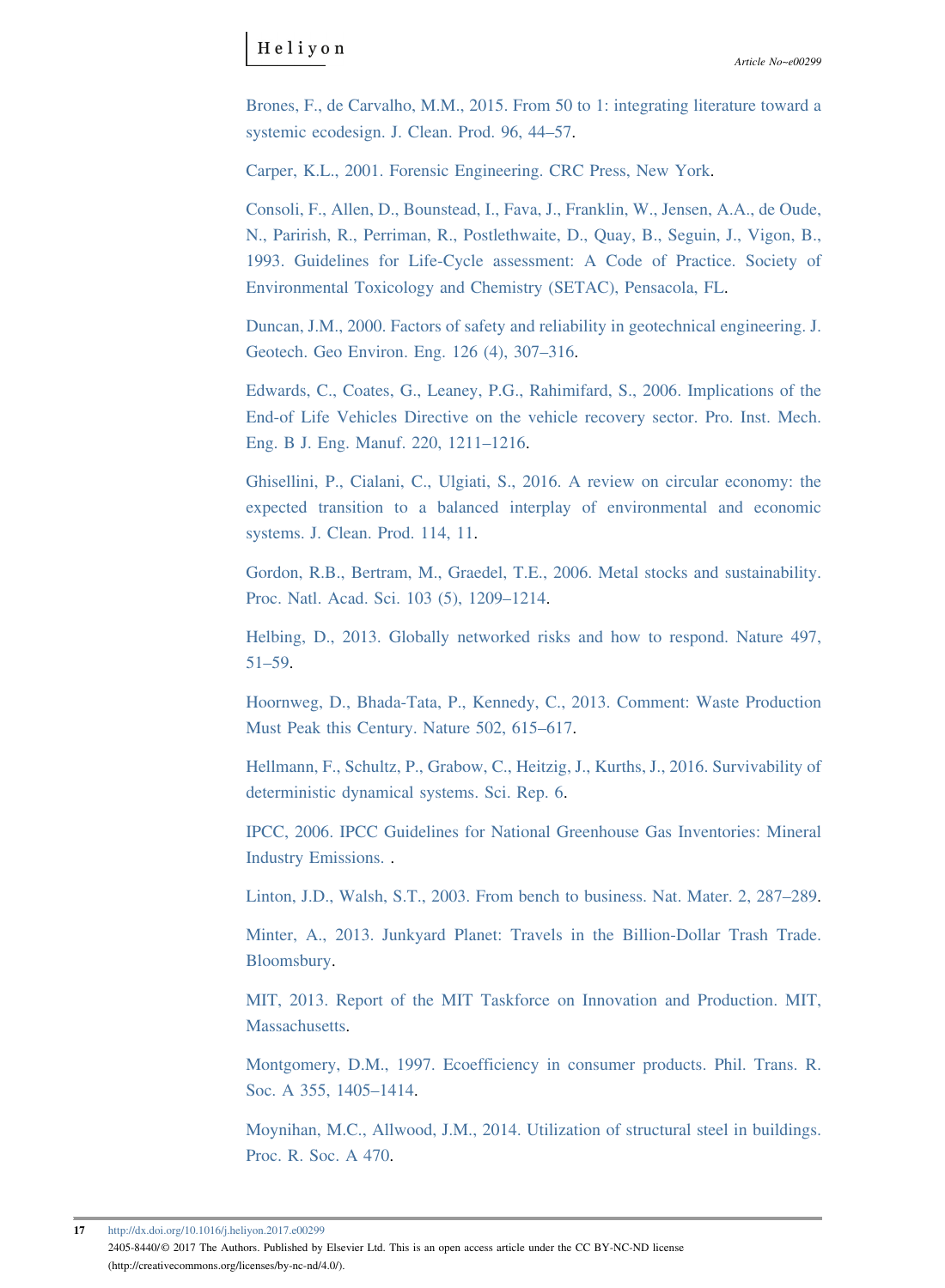<span id="page-17-0"></span>[Mufti, A.A., Bakht, B., Tadros, G., Horosko, A.T., Sparks, G., 2005. Are civil](http://refhub.elsevier.com/S2405-8440(16)31864-3/sbref0160) [structural engineers risk averse? Can civionics help? Sensing Issues in Civil](http://refhub.elsevier.com/S2405-8440(16)31864-3/sbref0160) [Structural Health Monitoring. Springer, Netherlands, pp. 3](http://refhub.elsevier.com/S2405-8440(16)31864-3/sbref0160)–12.

[NAE, 2002. Raising public awareness of engineering. The National Academies](http://refhub.elsevier.com/S2405-8440(16)31864-3/sbref0165) [Press, Washington, DC, US.](http://refhub.elsevier.com/S2405-8440(16)31864-3/sbref0165)

[Nature, 2014. Editorials: Renewed Energy 510, 7](http://refhub.elsevier.com/S2405-8440(16)31864-3/sbref0170)–8.

[Norton, R.L., 2006. Machine design: an integrated approach. Pearson Prentice](http://refhub.elsevier.com/S2405-8440(16)31864-3/sbref0175) [Hall, New Jersey.](http://refhub.elsevier.com/S2405-8440(16)31864-3/sbref0175)

[NSTC, 2013. National Network for Manufacturing Innovation: A Preliminary](http://refhub.elsevier.com/S2405-8440(16)31864-3/sbref0180) [Design. NSTC: Advanced Manufacturing National Program Office](http://refhub.elsevier.com/S2405-8440(16)31864-3/sbref0180).

[Otto, K.N., Antonsson, E.K., 1991. Trade-Off Strategies in Engineering Design.](http://refhub.elsevier.com/S2405-8440(16)31864-3/sbref0185) [Res. Eng. Des. 3 \(2\), 87](http://refhub.elsevier.com/S2405-8440(16)31864-3/sbref0185)–104.

[Rao, B.C., 2013. How Disruptive is Frugal? Technol. Soc. 35 \(1\), 65](http://refhub.elsevier.com/S2405-8440(16)31864-3/sbref0190)–73.

[Rossi, M., Germani, M., Zamagni, A., 2016. Review of ecodesign methods and](http://refhub.elsevier.com/S2405-8440(16)31864-3/sbref0195) [tools Barriers and strategies for an effective implementation in industrial](http://refhub.elsevier.com/S2405-8440(16)31864-3/sbref0195) [companies. J. Clean. Prod. 129, 361](http://refhub.elsevier.com/S2405-8440(16)31864-3/sbref0195)–373.

[Roozenburg, N.F.M., Eekels, J., 1995. Product Design: fundamentals and methods.](http://refhub.elsevier.com/S2405-8440(16)31864-3/sbref0200) [John Wiley & Sons, New York](http://refhub.elsevier.com/S2405-8440(16)31864-3/sbref0200).

[Seliger, G., 2007. Sustainability in Manufacturing. Springer, Berlin](http://refhub.elsevier.com/S2405-8440(16)31864-3/sbref0205).

[Shanley, F.R., 1962. Historical Note on the 1.5 Factor of Safety for Aircraft](http://refhub.elsevier.com/S2405-8440(16)31864-3/sbref0210) [Structures. J. Aerosp. Sci. 29 \(2\), 243](http://refhub.elsevier.com/S2405-8440(16)31864-3/sbref0210)–244.

[Shigley, J.E., Mischke, C.R., 1989. Mechanical Engineering Design. McGraw Hill,](http://refhub.elsevier.com/S2405-8440(16)31864-3/sbref0215) [Inc., New York](http://refhub.elsevier.com/S2405-8440(16)31864-3/sbref0215).

[Steffen, W., et al., 2011. The Anthropocene: from global change to planetary](http://refhub.elsevier.com/S2405-8440(16)31864-3/sbref0220) [stewardship. AMBIO 40, 739](http://refhub.elsevier.com/S2405-8440(16)31864-3/sbref0220)–761.

[Stallforth, P., Clardy, J., 2013. One Size Fits Most. Nature 495, 456](http://refhub.elsevier.com/S2405-8440(16)31864-3/sbref0225)–457.

Telenko, C., O'[Rourke, J.M., Seepersad, C.C., Webber, M.E., 2016. A compilation](http://refhub.elsevier.com/S2405-8440(16)31864-3/sbref0230) [of design for environment guidelines. J. Mech. Design 138, 1](http://refhub.elsevier.com/S2405-8440(16)31864-3/sbref0230)–11.

[The Economist, 2015. Smart products, smart makers. 21st November](http://refhub.elsevier.com/S2405-8440(16)31864-3/sbref0235).

[The Economist, 2010. First Break All the Rules: The Charms of Frugal Innovation.](http://refhub.elsevier.com/S2405-8440(16)31864-3/sbref0240) [15th April.](http://refhub.elsevier.com/S2405-8440(16)31864-3/sbref0240)

[Torenbeek, E., 2013. Advanced aircraft design. John Wiley & Sons, New York](http://refhub.elsevier.com/S2405-8440(16)31864-3/sbref0245).

[Ullman, D., 2003. The Mechanical Design Process. McGraw Hill, Inc., New York.](http://refhub.elsevier.com/S2405-8440(16)31864-3/sbref0250)

<sup>18</sup> <http://dx.doi.org/10.1016/j.heliyon.2017.e00299>

<sup>2405-8440/© 2017</sup> The Authors. Published by Elsevier Ltd. This is an open access article under the CC BY-NC-ND license (http://creativecommons.org/licenses/by-nc-nd/4.0/).